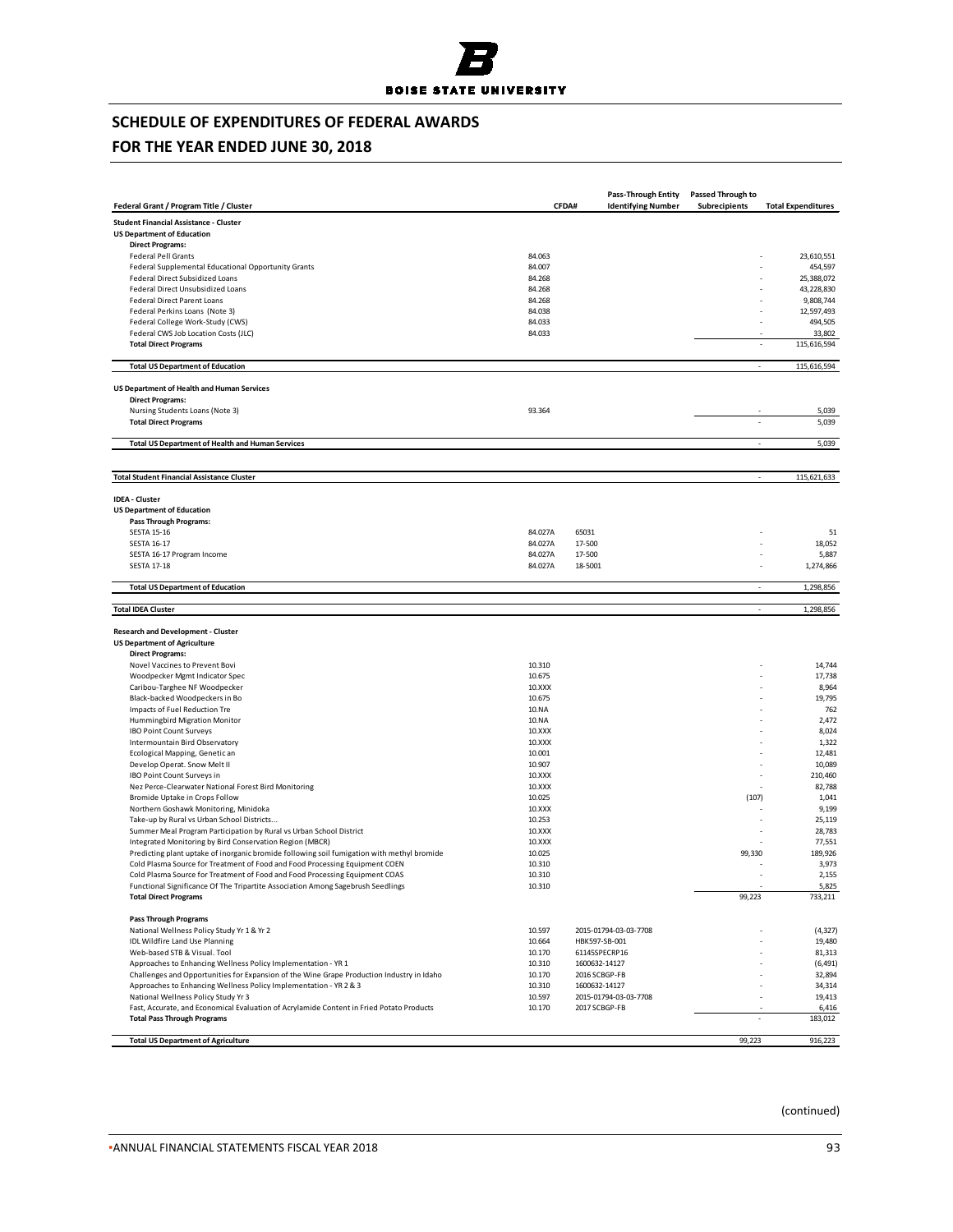## **FOR THE YEAR ENDED JUNE 30, 2018**

|                                                                                                                                                                                              |                  | <b>Pass-Through Entity</b> | <b>Passed Through to</b> |                           |
|----------------------------------------------------------------------------------------------------------------------------------------------------------------------------------------------|------------------|----------------------------|--------------------------|---------------------------|
| Federal Grant / Program Title / Cluster                                                                                                                                                      | CFDA#            |                            | Subrecipients            | <b>Total Expenditures</b> |
| <b>US Department of Commerce</b>                                                                                                                                                             |                  |                            |                          |                           |
| <b>Total Direct Programs:</b>                                                                                                                                                                |                  |                            |                          |                           |
| Spacio Variability of Snow                                                                                                                                                                   | 11.462           |                            |                          | (5)                       |
| NIST SURF Program Grant Proposal Participant Support                                                                                                                                         | 11.620           |                            |                          | 18,237                    |
| 2018 NIST SURF Program, Gaithersburg, MD                                                                                                                                                     | 11.620           |                            |                          | 8,619                     |
| <b>Total Direct Programs</b>                                                                                                                                                                 |                  |                            |                          | 26,851                    |
| <b>Pass Through Programs</b>                                                                                                                                                                 | 11.468           |                            |                          |                           |
| <b>BCAL Virtual Watersheds</b><br><b>Total Pass Through Programs</b>                                                                                                                         |                  | 10-345A-RGE067             |                          | (35)<br>(35)              |
| <b>Total US Department of Commerce</b>                                                                                                                                                       |                  |                            | ÷,                       | 26,816                    |
| <b>US Department of Defense</b>                                                                                                                                                              |                  |                            |                          |                           |
| <b>Direct Programs:</b>                                                                                                                                                                      |                  |                            |                          |                           |
| Reconfigurable Electronics-2                                                                                                                                                                 | 12.910           |                            |                          | (206)                     |
| Combining Remotely Sensed Vege                                                                                                                                                               | 12.431           |                            |                          | (1, 284)                  |
| STDP for Pattern Recognition                                                                                                                                                                 | 12.800           |                            |                          | 14,286                    |
| Adaptive Management Monitorin                                                                                                                                                                | 12.300           |                            |                          | 27,257                    |
| Phase-Controlled Magnetron Dev - Yr 1                                                                                                                                                        | 12.800<br>12.800 |                            | 43,503                   | 55,793                    |
| Phase-Controlled Magnetron Dev - Yrs 2&3<br><b>Turbulent Lateral Boundary Conditions</b>                                                                                                     | 12.431           |                            | 55,313                   | 198,646<br>20,175         |
| Impact of Radiation on Spatio-Temporal Pattern Recognition                                                                                                                                   | 12.351           |                            |                          | 80,687                    |
| Variation in Phenological Shifts: How Do Annual Cycles and Genetic Diversity Constrain                                                                                                       | 12.XXX           |                            | 82,454                   | 456,707                   |
| Polymers that Depolymerize from Head-to-Tail in the Solid State                                                                                                                              | 12.431           |                            |                          | 48,513                    |
| <b>Adaptive Management Monitoring</b>                                                                                                                                                        | 12.632           |                            |                          | 22,687                    |
| Cancel-The Political, Economic, and Social Effects of the United States' Overseas Military Presence                                                                                          | 12.ADV           |                            |                          | 7,675                     |
| The Political, Economic, and Social Effects of the United States' Overseas Military Presence                                                                                                 | 12.431           |                            |                          | 4,377                     |
| <b>Total Direct Programs</b>                                                                                                                                                                 |                  |                            | 181,270                  | 935,313                   |
| <b>Pass Through Programs</b>                                                                                                                                                                 |                  |                            |                          |                           |
| Nucleic Acid Memory                                                                                                                                                                          | 12.XXX           | DARPA: HR0011-13-30002     |                          | 20,517                    |
| External Evaluation of Technol                                                                                                                                                               | 12.556           | Not Provided               |                          | 29,380                    |
| Emerging IMU Technology                                                                                                                                                                      | 12.XXX           | Release No. 4              |                          | 11,030                    |
| Electrochemical Measurement                                                                                                                                                                  | 12.XXX           | 987-001-114                |                          | 2,286                     |
| BSU Device and IML BEOL Optimization                                                                                                                                                         | 12.XXX           | Not Provided               |                          | 44,039                    |
| Sensors Research                                                                                                                                                                             | 12.XXX           | 16-S7700-04-C2             |                          | 7,779                     |
| Optoelectric Properties of Strain-Engineered Germanium Dots                                                                                                                                  | 12.800           | E257GUA159                 |                          | 75,151                    |
| Assessing Operational War Fighter Performance - YR 2                                                                                                                                         | 12.XXX           | Release No. 4              |                          | 157,701                   |
| Nucleic Acid Memory Year 2                                                                                                                                                                   | 12.XXX           | DARPA: HR0011-13-30002     |                          | 39,724                    |
| Hydrogeological Constraints from Active Source Seismic Approaches: Halawa Region, Oahu, Hawaii<br><b>Total Pass Through Programs</b>                                                         | 12.XXX           | 60481245                   |                          | 47,587<br>435,194         |
|                                                                                                                                                                                              |                  |                            |                          |                           |
| <b>Total US Department of Defense</b>                                                                                                                                                        |                  |                            | 181,270                  | 1,370,507                 |
| <b>US Department of the Interior</b>                                                                                                                                                         |                  |                            |                          |                           |
| <b>Direct Programs:</b>                                                                                                                                                                      |                  |                            |                          |                           |
| OHV Trails and Eagle Behavior                                                                                                                                                                | 15.238           |                            |                          | 23,269                    |
| Analysis of Arbuscular Mycorrh                                                                                                                                                               | 15.NA            |                            |                          | 1,452                     |
| <b>CTNF Woodpecker Surveys</b>                                                                                                                                                               | 15.NA            |                            |                          | 19                        |
| Idaho Long-billed Curlew Breed<br>Analysis and Modeling of Golde                                                                                                                             | 15.231<br>15.231 |                            |                          | 48,826<br>24,301          |
| NLCS - NM - Craters of the Moo                                                                                                                                                               | 15.231           |                            |                          | 30,689                    |
| Birds of Pray Remote Sensing                                                                                                                                                                 | 15.231           |                            |                          | 8,605                     |
| Analysis of GSM Telemetry Data                                                                                                                                                               | 15.808           |                            |                          | 66                        |
| Salt Lake City Downtown Seismi                                                                                                                                                               | 15.807           |                            |                          | (8,004)                   |
| Intermediate-range climate                                                                                                                                                                   | 15.560           |                            |                          | 17,041                    |
| Determine Mineral Nitrogen                                                                                                                                                                   | 15.808           |                            |                          | 15,917                    |
| <b>Evaluating Mathematical Visual</b>                                                                                                                                                        | 15.XXX           |                            |                          | 633                       |
| Evaluate GAP Data Systems & Ot                                                                                                                                                               | 15.811           |                            |                          | 612,032                   |
| Advanced Interpretation of Avi                                                                                                                                                               | 15.808           |                            |                          | 1,032                     |
| Modeling long term effects                                                                                                                                                                   | 15.808           |                            |                          | 88,554                    |
| Restoring the Health of Public                                                                                                                                                               | 15.231           |                            |                          | 29,630                    |
| Golden Eagle Research                                                                                                                                                                        | 15.678           |                            |                          | (7, 253)                  |
| IBCP Coordinator Positions and the Lucky Peak Migration Study                                                                                                                                | 15.678           |                            |                          | 1,874                     |
| Quantify Dietary Quality of Sagebrush and Differentiate Species of Sagebrush                                                                                                                 | 15.238           |                            |                          | 1,461                     |
| Bats, People, and Properties: conservation and conflict in grand teton national park                                                                                                         | 15.945           |                            |                          | 22,191                    |
| Addressing Information Needs for priority Species of Raptors                                                                                                                                 | 15.655           |                            |                          | 25,621                    |
| Assessing the Value of Arbuscular Mycorrhizal Inoculation in Reestablishment of Artemisia Tridentata                                                                                         | 15.231           |                            |                          | 9,084                     |
| Western Burrowing Owl Monitoring                                                                                                                                                             | 15.232           |                            |                          | 1,648                     |
| Overlapping Layers of Fire Management Examined through the Lens of Post-Fire Erosion<br>Agreement Between Bureau of Land Management and Boise State University's Intermountain Bird Observat | 15.232<br>15.231 |                            |                          | 3,916<br>11,493           |
| BLM Cottonwood Integrated Bird Surveys Using IMBRC Protocols                                                                                                                                 | 15.XXX           |                            |                          | 10,426                    |
| Seismic Profiling of Faults Related to the 1886 Charleston, SC                                                                                                                               | 15.807           |                            |                          | 61,836                    |
| Seismic Profiling in Downtown Salt Lake City                                                                                                                                                 | 15.807           |                            |                          | 45,369                    |
|                                                                                                                                                                                              |                  |                            |                          |                           |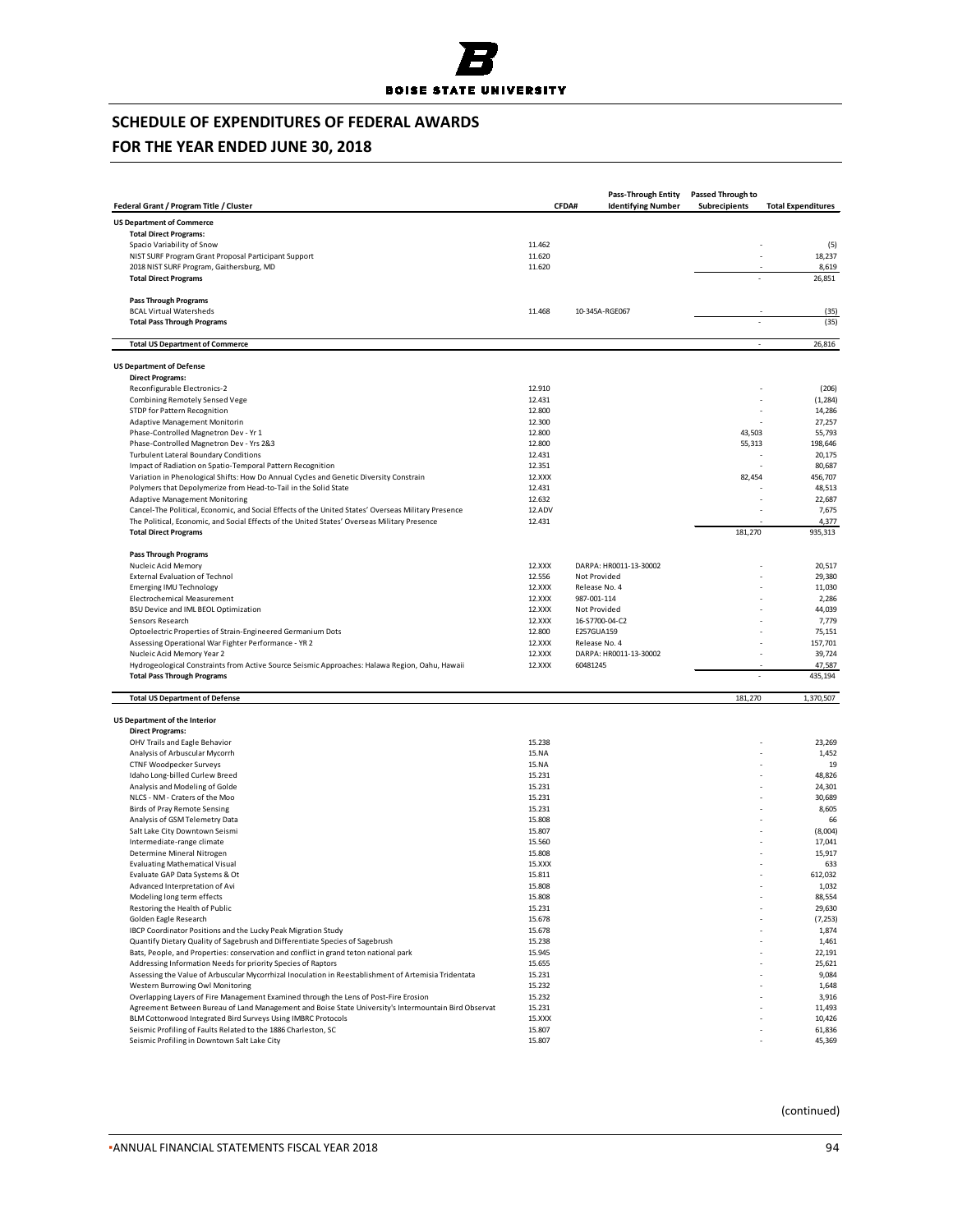## **FOR THE YEAR ENDED JUNE 30, 2018**

|                                                                                                                                                              |                  | <b>Pass-Through Entity</b>         | Passed Through to |                           |
|--------------------------------------------------------------------------------------------------------------------------------------------------------------|------------------|------------------------------------|-------------------|---------------------------|
| Federal Grant / Program Title / Cluster                                                                                                                      |                  | CFDA#<br><b>Identifying Number</b> | Subrecipients     | <b>Total Expenditures</b> |
| BLM Idaho Statewide Integrated Monitoring in Bird Conservation Regions                                                                                       | 15.231           |                                    |                   | 113,695                   |
| NA - Conservation Assessments and Strategies for Western Golden Eagles                                                                                       | 15.ADV           |                                    |                   | (4, 392)                  |
| Conservation Assessments and Strategies for Western Golden Eagles Y1                                                                                         | 15.678           |                                    |                   | 48,178                    |
| Integrated Climate Change Vulnerability Assessment Coordination for Cultural Resources                                                                       | 15.945           |                                    |                   | 24,062                    |
| Assistance Agreement with Boise State University's Intermountain Bird Observatory to Support IBCP                                                            | 15.678           |                                    |                   | 8,130                     |
| Responses of Greater Sage-Grouse and Sagebrush to Vegetation Treatments and Disturbance<br><b>Total Direct Programs</b>                                      | 15.231           |                                    |                   | 7,018<br>1,278,419        |
|                                                                                                                                                              |                  |                                    |                   |                           |
| <b>Pass Through Programs</b>                                                                                                                                 | 15.XXX           | Not Provided                       |                   |                           |
| Bird Survey, Data and Analysis - WWF<br>Bird Survey, Data and Analysis - NGPJV                                                                               | 15.XXX           | Not Provided                       |                   | (370)<br>(34)             |
| Sound as Systems of Biodiversity and Human Experiences                                                                                                       | 15.945           | 1002954D-BSU                       |                   | 3,064                     |
| Bird Conservatory of The Rockies - Bird Survey                                                                                                               | 15.XXX           | Not Provided                       |                   | 1,526                     |
| Evaluation of Long-billed Curlew Reproductive Success                                                                                                        | 15.231           | 2556                               |                   | 59,819                    |
| Capacity Support for Idaho Bird Conservation Partnership Coordinator                                                                                         | 15.608           | US-IM-5-1                          |                   | 15,000                    |
| Department of the Interior Northwest Climate Science Center Research Fellowship Program 2017                                                                 | 15.820           | UWSC10161 - BPO#27620              |                   | 12,315                    |
| Department of the Interior Northwest Climate Science Center Research Fellowship Program 2018                                                                 | 15.820           | UWSC10161 - BPO#27620              |                   | 33,934                    |
| Cancel-Supplement - Evaluation of Long-billed Curlew Reproductive Success                                                                                    | 15.231           | 2556                               |                   | 12,200<br>÷               |
| Lights, Bats, and Buildings: Investigating Factors Influencing Roosting Sites<br><b>Total Pass Through Programs</b>                                          | 15.ADV           | ADVANCE                            | ÷,                | 1,000<br>138,454          |
| <b>Total US Department of the Interior</b>                                                                                                                   |                  |                                    |                   | 1,416,873                 |
|                                                                                                                                                              |                  |                                    |                   |                           |
| <b>US Department of Justice</b><br><b>Direct Programs:</b>                                                                                                   |                  |                                    |                   |                           |
| Cancel-Scaling Up the Idaho Rural Implementation Model (I-RIM)                                                                                               | 16.560           |                                    |                   | 1                         |
| Scaling Up the Idaho Rural Implementation Model (I-RIM)                                                                                                      | 16.560           |                                    |                   | 226,970                   |
| Participant Support - Scaling Up the Idaho Rural Implementation Model (I-RIM)                                                                                | 16.560           |                                    |                   | 4,770                     |
| <b>Total Direct Programs</b>                                                                                                                                 |                  |                                    |                   | 231,741                   |
| <b>Total US Department of Justice</b>                                                                                                                        |                  |                                    | $\sim$            | 231,741                   |
| <b>US Department of Transportation</b>                                                                                                                       |                  |                                    |                   |                           |
| <b>Pass Through Programs</b>                                                                                                                                 |                  |                                    |                   |                           |
| NCHRP-192                                                                                                                                                    | 20.ADV           | ADVANCE                            |                   |                           |
| Year 1 Application of Microbial                                                                                                                              | 20.200           | NCHRP-192                          |                   | 38,181                    |
| Year 2 Facilitated Stabilization Improvement                                                                                                                 | 20.200           | NCHRP-192                          |                   | 23,628                    |
| <b>FAST Act UTC Educational Grant</b>                                                                                                                        | 20.701           | UWSC9934 (BPO25544)                |                   | 2,291                     |
| Reduction and Analysis of Pavement Profiler Data to Quantify the Bump<br><b>Total Pass Through Programs</b>                                                  | 20.XXX           | 18-45                              |                   | 11,891<br>75,991          |
| <b>Total US Department of Transportation</b>                                                                                                                 |                  |                                    | ÷,                | 75,991                    |
|                                                                                                                                                              |                  |                                    |                   |                           |
| <b>National Aeronatics &amp; Space Administration</b><br><b>Direct Programs:</b>                                                                             |                  |                                    |                   |                           |
| Modeling Vegetation Structure                                                                                                                                | 43.001           |                                    |                   | 48,445                    |
| Fossil Cores in the Kepler Dat                                                                                                                               | 43.001           |                                    | 34,014            | 40,615                    |
| Remote Sensing for Snow Water                                                                                                                                | 43.001           |                                    |                   | 77,005                    |
| Modeling Vegetation 2016                                                                                                                                     | 43.001           |                                    |                   | 5,503                     |
| Some Like it Hot a Study of Thermally Altered Meteorites                                                                                                     | 43.001           |                                    |                   | 4,491                     |
| Exploring the Fate of Nitrogen Heterocycles in Complex Prebiotic Mixtures<br>Investigating the Formation of Nitrogen Heterocycles in Carbonaceous Meteorites | 43.001<br>43.001 |                                    | 24,739            | 44,871<br>20,587          |
| Unstable Roche-Lobe Overflow of Gaseous Planets                                                                                                              | 43.001           |                                    |                   | 16,281                    |
| Developing Next Generation Techniques for the Comprehensive Analysis of Organics in Returned Samples                                                         | 43.001           |                                    |                   | 368,941                   |
| Using NASA Resources to Better Inform Wildlife Conservation in the Anthropocene CID                                                                          | 43.001           |                                    | 37,605            | 113,795                   |
| Using NASA Resources to Better Inform Wildlife Conservation in the Anthropocene COAS                                                                         | 43.001           |                                    |                   | 7,807                     |
| Spatiotemporal Patterns in Ground-Based Snow Remote Sensing and In-Situ Observations                                                                         | 43.001           |                                    |                   | 29,022                    |
| Evaluation of Spatial Trends in Biomass and LAI in Heterogeneous Tree-Shrub Ecotones                                                                         | 43.001           |                                    |                   | 39,412                    |
| RNA "Sea-Scapes": Fitness Landscapes with a Changing Environment<br><b>Total Direct Programs</b>                                                             | 43.001           |                                    | 96,358            | 87,154<br>903,929         |
|                                                                                                                                                              |                  |                                    |                   |                           |
| <b>Pass Through Programs</b><br>The Origins of Close-in Extras                                                                                               | 43.001           | SUB0000051                         |                   | (1)                       |
| Long Stroke Proof of Concept                                                                                                                                 | 43.001           | FPK800-SB-049                      |                   | (2,690)                   |
| Monitoring Earth's Hydrosphere - UG                                                                                                                          | 43.008           | FPK956-SB-001                      |                   | 137,041                   |
| High-Speed Broadband                                                                                                                                         | 43.008           | FPK-548-SB-002                     |                   | 7,612                     |
| Investigation Fomamide Chemistry Under Plausible Prebiotic Conditions                                                                                        | 43.008           | NNX15AI04H                         |                   | 3,554                     |
| Using Satellite to Investigate Effects of Artificial Nightlight on Large Mammals                                                                             | 43.008           | FPK548-SB-003                      |                   | 14,731                    |
| Hybrid Experimental-Computational Approaches to Improve and Predict Corrosion Perf of Aerospace Comp                                                         | 43.008           | FPK548-SB-004                      |                   | 6,310                     |
| Dust Devil Survey Using and Instrumented UAF -- ISGC Undergraduate Research Grant                                                                            | 43.001           | NNS15AI04H                         |                   | 7,000                     |
| Excitonic Quantum Coherence Towards Quantum Computing<br>Measuring Socioeconomic Impacts for RECOVER                                                         | 43.008<br>43.008 | FPK900-SB-010<br>FPK900-SB-026     |                   | (4,030)<br>9,746          |
| Space Grade Flexible Hybrid Electronics Collaboration Grant                                                                                                  | 43.008           | FPK548-SB-006                      |                   | (2)                       |
| Role Cellular Connectivity in Maintaining Osteogenesis                                                                                                       | 43.008           | FPK548-SB-008                      |                   | 21,038                    |
| Summer Research Experience for High School Students in Cybersecurity                                                                                         | 43.008           | FPK900-SB-032                      |                   | 8,655                     |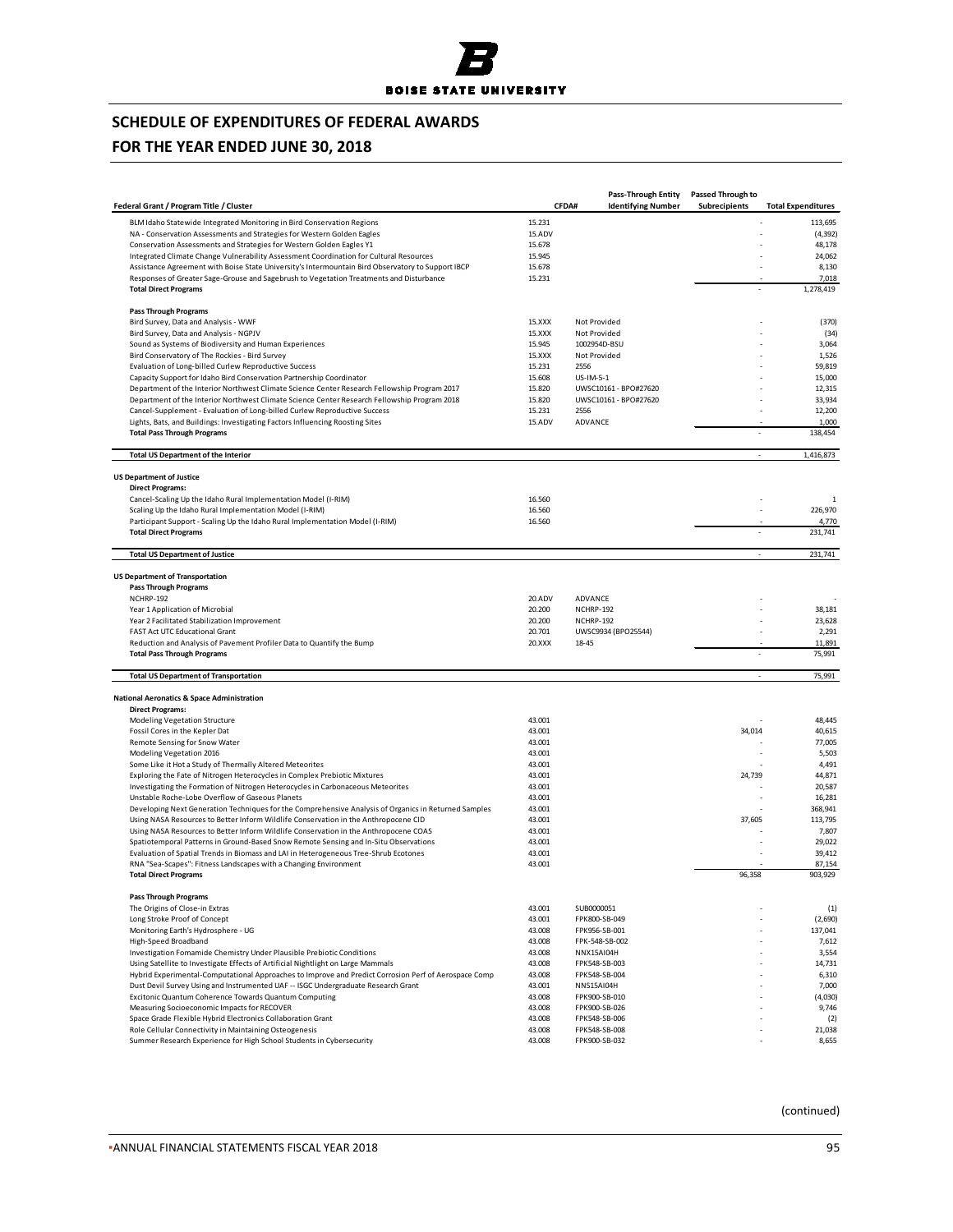## **FOR THE YEAR ENDED JUNE 30, 2018**

|                                                                                                                                                                       |                  | Pass-Through Entity       | <b>Passed Through to</b> |                           |
|-----------------------------------------------------------------------------------------------------------------------------------------------------------------------|------------------|---------------------------|--------------------------|---------------------------|
| Federal Grant / Program Title / Cluster                                                                                                                               | CFDA#            | <b>Identifying Number</b> | Subrecipients            | <b>Total Expenditures</b> |
| Summer Research Experience for High School Students in Cybersecurity Participant Support                                                                              | 43.008           | FPK900-SB-032             |                          | 2,500                     |
| Role Cellular Connectivity in Maintaining Osteogenesis Under Simulated Microgravity in Response                                                                       | 43.008           | FPK900-SB-033             |                          | 7,207                     |
| Engagement Opportunities for Boise State Students: A Tool for Retention                                                                                               | 43.008           | FPK900-SB-037             |                          | 8,675                     |
| Engagement Opportunities for Boise State Students: A Tool for Retention Participant Support                                                                           | 43.008           | FPK900-SB-037             |                          | 12,436                    |
| Graphene Foam - Carbon Nanotube Composites for Heavy Metal Sensors                                                                                                    | 43.008           | FPK900-SB-036             |                          | 18,405                    |
| Flexible Strain Gauge for High Strength Fabric Collaboration Grant                                                                                                    | 43.008           | FPK900-SB-043             |                          | 2,339                     |
| Research Experience for Undergraduates in Computational Science: Massively Parallel Iterative                                                                         | 43.008           | FPK900-SB-034             |                          | 22,033                    |
| Enhancing Student Engagement in STEM Through NASA's Wearable Technology<br>ASO and UAVSAR Data Fusion: Exploring the Advantages of Combining Airborne LIDAR and InSAR | 43.008<br>43.XXX | FPK900-SB-049<br>1580367  |                          | 11,762<br>20,594          |
| Hyper-Spectral Communications, Networking & ATM as Foundation for Safe and Efficient Future                                                                           | 43.002           | 17-3386 PO#2000034204     |                          | 481,612                   |
| Enhancing Student Engagement in STEM Through NASA's Wearable Technology Participant Support                                                                           | 43.008           | FPK900-SB-049             |                          | 8,210                     |
| Electrical Power Generation from Space Suit Cover Layer Collaboration Grant                                                                                           | 43.008           | FPK548-SB-009             |                          | 2,499                     |
| NASA SOAR at Boise State                                                                                                                                              | 43.008           | FPK900-SB-047             |                          | 9,705                     |
| Space Grade Flexible Hybrid Electronics                                                                                                                               | 43.008           | FPK809-SB-001             | 35,289                   | 83,715                    |
| Space Grade Flexible Hybrid Electronics Participant Support                                                                                                           | 43.008           | FPK809-SB-001             |                          | 56                        |
| Cancel - Boise State University Undergraduate Microgravity Research Team for NASA SUITS                                                                               | 43.ADV           | Advance                   |                          | 1,333                     |
| Role of YAP-Dependent Inhibition of Radiation-Induced Cell Death Under Simulated                                                                                      | 43.ADV           | Advance                   |                          | 2,446                     |
| Boise State University Undergraduate Microgravity Research Team for NASA SUITS                                                                                        | 43.008           | FPK900-SB-050, PO054812   |                          | 18,041                    |
| <b>Total Pass Through Programs</b>                                                                                                                                    |                  |                           | 35,289                   | 922,532                   |
| <b>Total National Aeronatics &amp; Space Administration</b>                                                                                                           |                  |                           | 131,647                  | 1,826,461                 |
|                                                                                                                                                                       |                  |                           |                          |                           |
| National Foundation on the Arts and the Humanities<br><b>Direct Programs:</b>                                                                                         |                  |                           |                          |                           |
| Support Analysis of Syn-Durham                                                                                                                                        | 45.024           |                           |                          | 4,408                     |
| Total National Foundation on the Arts and the Humanities                                                                                                              |                  |                           | ÷,                       | 4,408                     |
| <b>National Science Foundation</b>                                                                                                                                    |                  |                           |                          |                           |
| <b>Direct Programs:</b>                                                                                                                                               |                  |                           |                          |                           |
| <b>CAREER: Wind Forecasting</b>                                                                                                                                       | 47.041           |                           |                          | (351)                     |
| NSF Career: Jeff Johnson                                                                                                                                              | 47.050           |                           |                          | (11, 997)                 |
| Habitat Use by Mammalian                                                                                                                                              | 47.074           |                           |                          | 18,381                    |
| MSMA-Fibers                                                                                                                                                           | 47.049           |                           |                          | (3, 398)                  |
| Viscoelastic Mixture Models                                                                                                                                           | 47.049           |                           |                          | 3,859                     |
| Noyce Phase II: Trajectory                                                                                                                                            | 47.076           |                           |                          | 44,753                    |
| REU Site: Raptor Research                                                                                                                                             | 47.074           |                           | ż                        | 392                       |
| REU Site: Raptor Res-Part Sup.                                                                                                                                        | 47.074           |                           | ä,                       | 2,709<br>160,136          |
| Noyce Participant Support<br><b>NSF RTOS</b>                                                                                                                          | 47.076<br>47.075 |                           | (42)                     | 539                       |
| PERSIST: Promoting Ed Reform                                                                                                                                          | 47.076           |                           |                          | 234,496                   |
| CAREER: Achieving Tunable Nano                                                                                                                                        | 47.049           |                           |                          | 15,088                    |
| <b>Access Ctrl/Obligation Testing</b>                                                                                                                                 | 47.070           |                           |                          | 41,352                    |
| Scalable NanoManufacturing-MSE                                                                                                                                        | 47.041           |                           | 211,518                  | 286,792                   |
| Scalable NanoManufacturing-ECE                                                                                                                                        | 47.041           |                           |                          | 67,380                    |
| Scalable NanoManufacturing-PPA                                                                                                                                        | 47.041           |                           |                          | 23,713                    |
| <b>CAREER: A Flores NSF</b>                                                                                                                                           | 47.050           |                           |                          | 137,060                   |
| Mobility Pyroclastic Dens Cmt                                                                                                                                         | 47.050           |                           |                          | (578)                     |
| CS10K: IDoCode                                                                                                                                                        | 47.070           |                           |                          | 139,296                   |
| Argentina MMCA Paleoclimate                                                                                                                                           | 47.050           |                           |                          | 13,079                    |
| S-STEM 2014                                                                                                                                                           | 47.076           |                           |                          | 16,615                    |
| Participant Support-S-STEM                                                                                                                                            | 47.076           |                           |                          | 103,482                   |
| CS10K: IDoCode CIFS<br>Coll Rsrch: Comp Tech Math                                                                                                                     | 47.070<br>47.049 |                           |                          | 8,598<br>11,362           |
| A Parallel Algorithmic Framewo                                                                                                                                        | 47.049           |                           |                          | 22,947                    |
| Irradiation - Electrochemical                                                                                                                                         | 47.049           |                           | 3,275                    | 96,100                    |
| Evolution of Innovation                                                                                                                                               | 47.074           |                           |                          | 140,793                   |
| SI2-SSE GEM3D ME                                                                                                                                                      | 47.070           |                           | 54,412                   | 99,729                    |
| Collaborative Research                                                                                                                                                | 47.050           |                           |                          | 14,001                    |
| CNH: Soundscapes of Coupled Sy                                                                                                                                        | 47.075           |                           | 88,979                   | 109,708                   |
| GreenTrACS                                                                                                                                                            | 47.050           |                           |                          | 22,168                    |
| Aqueous Fullerene Colloids                                                                                                                                            | 47.049           |                           |                          | 96,269                    |
| Coll Rsrch: Comp Tech Geoscien                                                                                                                                        | 47.049           |                           |                          | 5,053                     |
| SI2-SSE GEM3D COAS                                                                                                                                                    | 47.070           |                           |                          | 15,759                    |
| SI2-SSE GEM3D CS                                                                                                                                                      | 47.070           |                           |                          | 6,269                     |
| <b>Field Testing Raman</b>                                                                                                                                            | 47.050           |                           |                          | 14,679                    |
| REU Site: Software Security<br>Defect-Driven Metal Oxides                                                                                                             | 47.070<br>47.049 |                           |                          | 20,256<br>110,421         |
| REU - CAD - UG                                                                                                                                                        | 47.049           |                           |                          | 4,560                     |
| REU Site: Software Security - PS                                                                                                                                      | 47.070           |                           |                          | 38,226                    |
| Collaborative Research: RUI                                                                                                                                           | 47.050           |                           |                          | 19,876                    |
| PFI: AIR-TT: Motionless MSM Micro-pump Neuperts                                                                                                                       | 47.041           |                           |                          | 255                       |
| PFI: AIR-TT: Motionless MSM Micro-pump Mullner                                                                                                                        | 47.041           |                           |                          | 31,813                    |
| Eff of Precollege Engineering                                                                                                                                         | 47.041           |                           | 18,850                   | 32,673                    |
| <b>Volcano Acoustics</b>                                                                                                                                              | 47.050           |                           |                          | 4,622                     |
|                                                                                                                                                                       |                  |                           |                          |                           |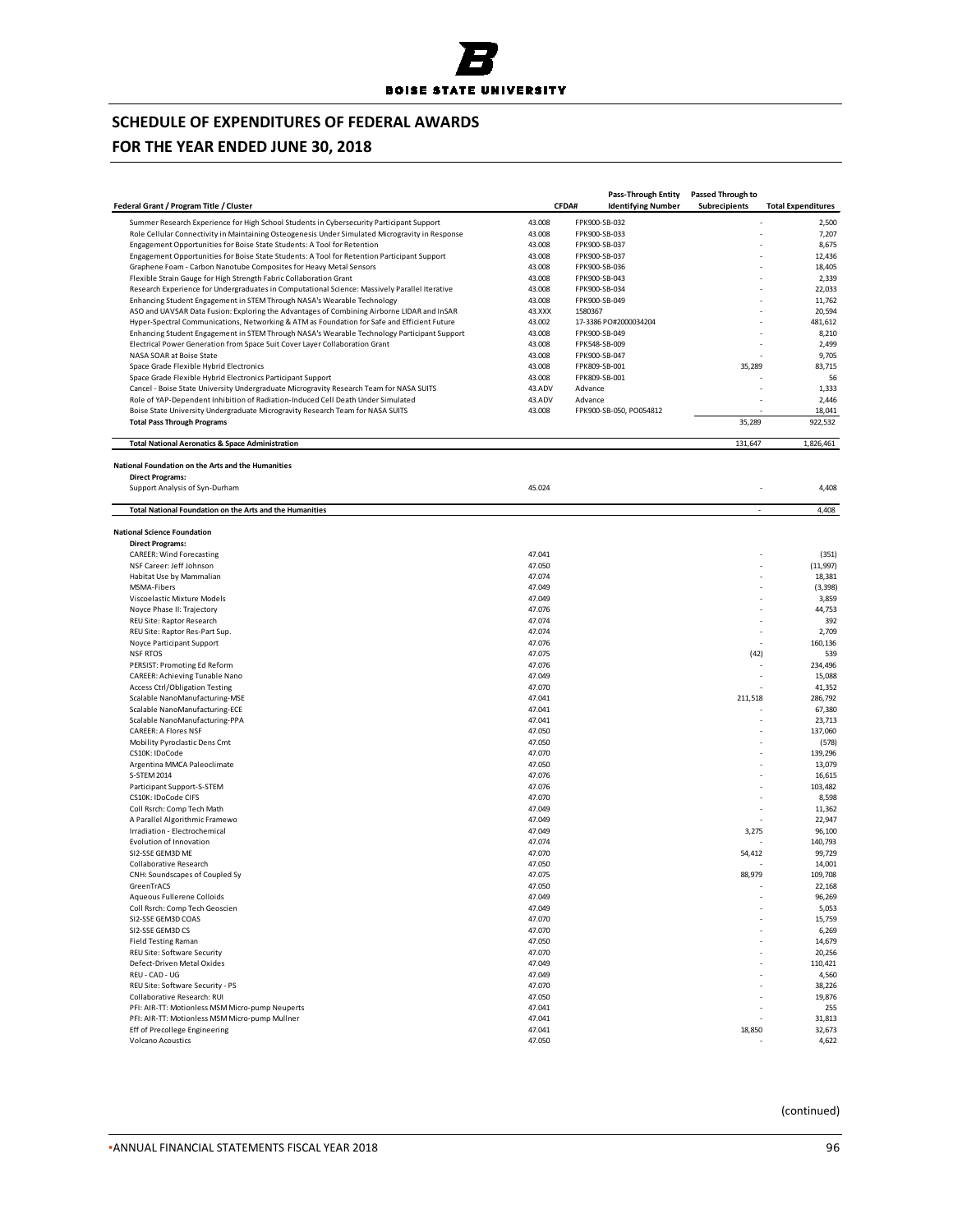

# **FOR THE YEAR ENDED JUNE 30, 2018**

| Federal Grant / Program Title / Cluster                                                                                                                            | CFDA#            | Pass-Through Entity<br><b>Identifying Number</b> | Passed Through to<br>Subrecipients | <b>Total Expenditures</b> |
|--------------------------------------------------------------------------------------------------------------------------------------------------------------------|------------------|--------------------------------------------------|------------------------------------|---------------------------|
|                                                                                                                                                                    | 47.049           |                                                  |                                    |                           |
| Participant Support<br>OCE-RIG: Crustal & Mantle Proce                                                                                                             | 47.050           |                                                  |                                    | 20,333<br>24,279          |
| CC*DNI Engineer: Collaborative                                                                                                                                     | 47.070           |                                                  |                                    | 176,121                   |
| Workshops-NEON                                                                                                                                                     | 47.074           |                                                  |                                    | 5,545                     |
| Workshops-NEON Year 2                                                                                                                                              | 47.074           |                                                  |                                    | 13,592                    |
| PERSIST: Supplemental Support                                                                                                                                      | 47.076           |                                                  |                                    | 1,831                     |
| PIRE: ExTerra (FIRE)                                                                                                                                               | 47.083           |                                                  | 274,541                            | 330,769                   |
| PIRE: Ex Terra (FIRE) Yr 2-3                                                                                                                                       | 47.083           |                                                  | 380,152                            | 558,696                   |
| PERSIST: Supplement Support CO                                                                                                                                     | 47.076           |                                                  |                                    | 9,644                     |
| Software Artifact Repository<br>Post-Fire Wind and Water Erosi                                                                                                     | 47.076<br>47.050 |                                                  | ÷.                                 | 183,715<br>12,416         |
| Modeling the Tradeoffs of Food                                                                                                                                     | 47.074           |                                                  |                                    | 4,485                     |
| Novel Nanomaterials for Scalab                                                                                                                                     | 47.049           |                                                  |                                    | 85,819                    |
| <b>CAREER: Single Molecule Charac</b>                                                                                                                              | 47.049           |                                                  |                                    | 67,747                    |
| <b>CAREER: Soft Fibrous Tissue</b>                                                                                                                                 | 47.041           |                                                  |                                    | (915)                     |
| CAREER:Soft Fibrous Tiss Yr2-5                                                                                                                                     | 47.041           |                                                  |                                    | 139,589                   |
| CC*DNI Networking Infrastructu                                                                                                                                     | 47.070           |                                                  |                                    | (19, 419)                 |
| Collaborative Research Vertebr                                                                                                                                     | 47.074           |                                                  |                                    | 16,570                    |
| Collaborative Research: Experimental Determination of Trace Element Diffusion                                                                                      | 47.050           |                                                  |                                    | 71,027                    |
| Mobility Pyroclastic Dens                                                                                                                                          | 47.050           |                                                  |                                    | 40,151                    |
| REU Participant Support Yr 2/3<br>REU Participant Support Year 1                                                                                                   | 47.074<br>47.074 |                                                  |                                    | 2,093<br>1,739            |
| Collaborative Research: Direct                                                                                                                                     | 47.074           |                                                  |                                    | 135,952                   |
| <b>EAGER Germination</b>                                                                                                                                           | 47.041           |                                                  |                                    | 26,966                    |
| <b>Fostering Transformative Exper</b>                                                                                                                              | 47.076           |                                                  |                                    | (4,000)                   |
| IUSE/PFE:RED: CSP Hatchery                                                                                                                                         | 47.041           |                                                  |                                    | 312,380                   |
| Children and Info Retreival                                                                                                                                        | 47.070           |                                                  |                                    | 48,498                    |
| Collaborative Proposal                                                                                                                                             | 47.076           |                                                  |                                    | (100)                     |
| Evolution of Innovation Participant Support                                                                                                                        | 47.074           |                                                  |                                    | (60)                      |
| Part Support - CAREER: Characterization                                                                                                                            | 47.041           |                                                  |                                    | 11,548                    |
| Small: Benchmarking Testing Methods For Acces Control Policies                                                                                                     | 47.070           |                                                  |                                    | 85,972                    |
| Collaborative Research: Vulnerability of Carbon in Buried Soils to Climate Change                                                                                  | 47.050<br>47.070 |                                                  |                                    | 62,461                    |
| Stream500: A new Benchmark and Infrastructure for Streaming Analytics<br>Cancel - SHF: Medium: Collaborative Research: An Inspector/Executor Compilation Framework | 47.070           |                                                  |                                    | 75,756<br>(864)           |
| INSPIRE: Excitonic Quantum Coherence- A Path to Quantum Computing                                                                                                  | 47.041           |                                                  |                                    | 137,503                   |
| BD Spokes: Planning: WEST: BD for Policing in the Western United States                                                                                            | 47.070           |                                                  |                                    | 34,017                    |
| Collaborative Research: The Redshirt in Engineering Consortium-Callahan                                                                                            | 47.076           |                                                  |                                    | 13,597                    |
| Closed - CRII: SaTC: A System for Privacy Management in Ubiquitous Environments                                                                                    | 47.070           |                                                  |                                    | (12, 897)                 |
| Collaborative Research: The Redshirt in Engineering Consortium -Llewellyn                                                                                          | 47.076           |                                                  |                                    | 78,037                    |
| EARS: Collaborative Research: Overcoming Prop Challenges at Millimeter-Wave Freq via Reconf Antennas                                                               | 47.041           |                                                  |                                    | 98,536                    |
| Permeating Sustainability and Resiliency Concepts in Civil Engineering                                                                                             | 47.076           |                                                  |                                    | 84,032                    |
| Connecting the STEM+C Dots: Infusing Computational Thinking in Informal STEM Learning                                                                              | 47.076           |                                                  |                                    | 212,601                   |
| Participant Support - Connecting the STEM+C Dots:<br>Collaborative Research: Rise and Fall of Galapagos Seamounts                                                  | 47.076<br>47.050 |                                                  |                                    | 8,460<br>61,935           |
| Collaborative Research: Validity Evidence for Measurement in Mathematics Education (V-M2Ed)                                                                        | 47.076           |                                                  |                                    | 7,220                     |
| SHF: Small: The Loop Chain Abstrction for Balancing Locality and Parallelism                                                                                       | 47.070           |                                                  | 152,770                            | 169,101                   |
| CAREER: Computational Transformation of Organic Photvoltaics                                                                                                       | 47.041           |                                                  |                                    | 84,967                    |
| Gateway Scholarships for Biological Sciences                                                                                                                       | 47.076           |                                                  |                                    | 41,535                    |
| Gateway Scholarships for Biological Sciences - Participant Costs                                                                                                   | 47.076           |                                                  |                                    | 103,089                   |
| REU Site: Materials for Society                                                                                                                                    | 47.049           |                                                  |                                    | 37,927                    |
| REU Site: Materials for Society Participant Support                                                                                                                | 47.049           |                                                  |                                    | 69,085                    |
| Children and Information Retrieval Year 2                                                                                                                          | 47.070           |                                                  |                                    | 2,223                     |
| REU Site: Complexity Across Disciplines<br>Participant Support - REU Site: Complexity Across Disciplines                                                           | 47.049<br>47.049 |                                                  |                                    | 20,959<br>40,492          |
| Twin Boundary Structure and Mobility in Shape Memory Alloys                                                                                                        | 47.049           |                                                  |                                    | 167,525                   |
| Short Course: Petrochronology 2017, Seattle, Washington                                                                                                            | 47.050           |                                                  |                                    | 1,540                     |
| Short Course: Petrochronology 2017, Seattle, Washington Participant Support                                                                                        | 47.050           |                                                  |                                    | 14,394                    |
| Collaborative Research: Monitoring Antarctic Ice Sheet Changes with Ambient Seismic Noise Methods                                                                  | 47.050           |                                                  |                                    | 78,516                    |
| X Graduate Research Fellowship Program Tara Easter                                                                                                                 | 47.074           |                                                  |                                    | (5,666)                   |
| Rapid Colorimetric Detection of Biomarkers via Catalytic Disassembly of Gold COEN                                                                                  | 47.041           |                                                  |                                    | 29,761                    |
| Design in Scientific Inquiry: The EDISIn Project                                                                                                                   | 47.076           |                                                  |                                    | 29,838                    |
| Rapid Colorimetric Detection of Biomarkers via Catalytic Disassembly of Gold COAS                                                                                  | 47.041           |                                                  |                                    | 7,977                     |
| Spatial Models to Link Landowner Decision-making with Tropical Forest Dynamics                                                                                     | 47.075           |                                                  |                                    | 41,090                    |
| Graduate Research Fellowship Program Tara Easter                                                                                                                   | 47.076           |                                                  |                                    | 43,999                    |
| Collaborative Research: Using Titanite as a Petrochronometer for Direct Fabric Dating of High<br>Acquisition of a Field Spectroradiometer                          | 47.050<br>47.050 |                                                  |                                    | 67,565<br>75,212          |
| Scholarships for Geoscience Educational Opportunities (GEO Scholars)                                                                                               | 47.076           |                                                  |                                    | 12,285                    |
| Preparing Secondary Mathematics Teachers With Video Cases of Students' Functional Reasoning COAS                                                                   | 47.076           |                                                  | 14,385                             | 117,585                   |
| Preparing Secondary Mathematics Teachers With Video Cases of Students' Functional Reasoning COED                                                                   | 47.076           |                                                  |                                    | 18,738                    |
| CRII: SaTC: A System for Privacy Mgmt in Ubiquitous Environments                                                                                                   | 47.070           |                                                  |                                    | 53,525                    |
| AF: Small: Collaborative Research: Scalable, High-Order Mesh-Free Algorithms Applied                                                                               | 47.070           |                                                  |                                    | 16,007                    |
| Assessing the Influence of Cultural Variables, Perceptions, and Earthquake Hazard Information                                                                      | 47.041           |                                                  |                                    | 67,678                    |
| Mapping Change in Higher Education - Social Networks and STEM Reform - Shadle                                                                                      | 47.076           |                                                  |                                    | 46,135                    |
| Mapping Change in Higher Education - Social Networks and STEM Reform - Ziker                                                                                       | 47.076           |                                                  |                                    | 16,323                    |
| MRI: Acquisition of a Controlled Environment Atomic Force Microscope for Nanoelectrical                                                                            | 47.049           |                                                  |                                    | 523,775                   |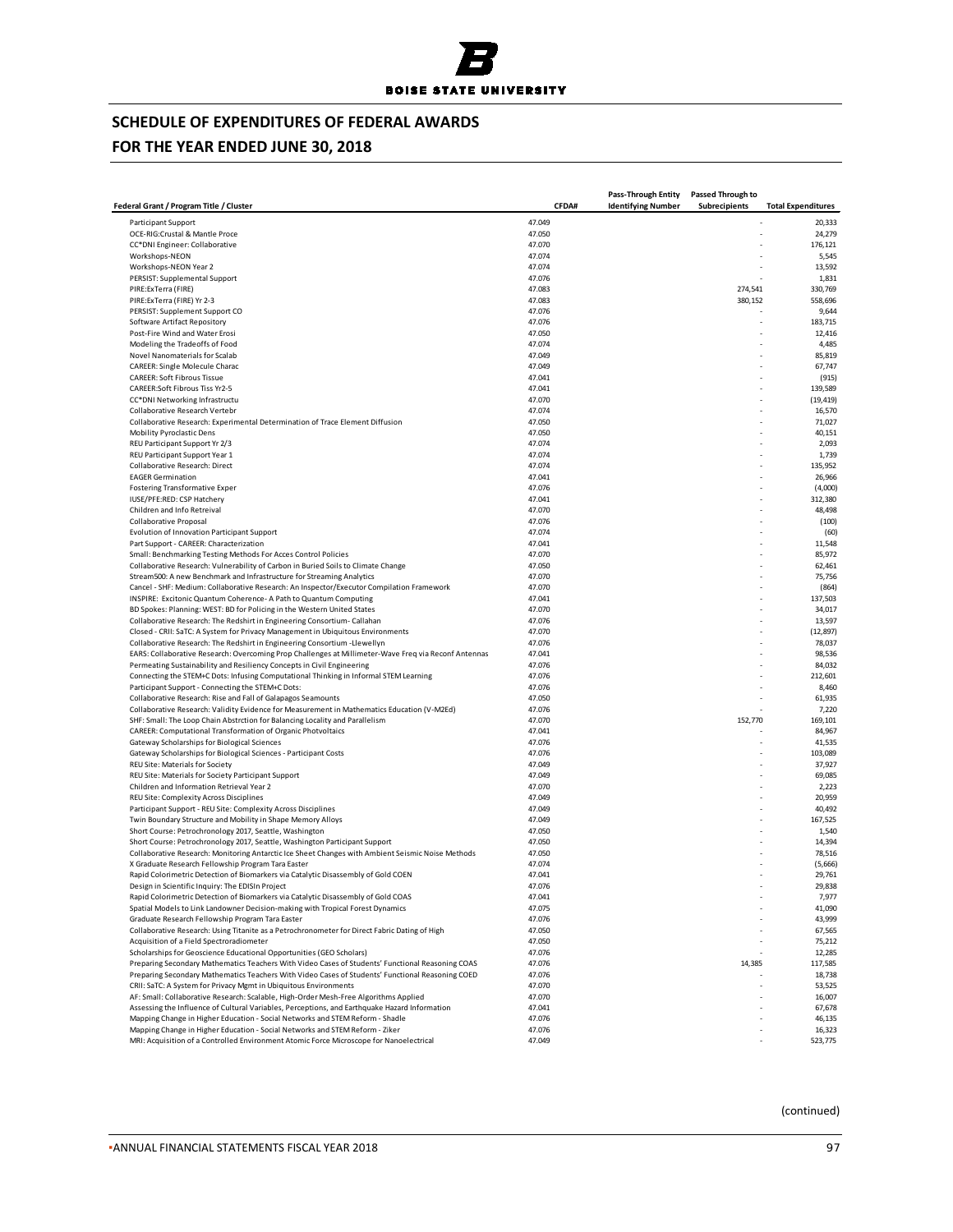

## **FOR THE YEAR ENDED JUNE 30, 2018**

|                                                                                                             |                  | <b>Pass-Through Entity</b>                        | <b>Passed Through to</b> |                           |
|-------------------------------------------------------------------------------------------------------------|------------------|---------------------------------------------------|--------------------------|---------------------------|
| Federal Grant / Program Title / Cluster                                                                     |                  | CFDA#<br><b>Identifying Number</b>                | <b>Subrecipients</b>     | <b>Total Expenditures</b> |
| Laboratory Technician Support: Enhanced Community Access to High-Precision U-Pb Geochronology               | 47.050           |                                                   |                          | 84,480                    |
| Algorithms for Assessing and Improving Joint Inversion - MATH                                               | 47.049           |                                                   |                          | 9,393                     |
| Algorithms for Assessing and Improving Joint Inversion - GEO                                                | 47.049           |                                                   |                          | 42,104                    |
| Preparing Secondary Mathematics Teachers With Video Cases of Students' Functional Reasoning EdTech          | 47.076           |                                                   |                          | 15,762                    |
| RII Track-4: Investigating Evolutionary Innovations through Metagenomics                                    | 47.083           |                                                   |                          | 57,159                    |
| RII Track-4: Using in-cell NMR to follow 13C-fluxomics in Living Cells                                      | 47.083           |                                                   |                          | 60,479                    |
| National Science Foundation Request for Dr. Christopher L. Hill as Program Director                         | 47.XXX           |                                                   |                          | 105,776                   |
| SHF: Medium: Collaborative Research: An Inspector/Executor Compilation Framework                            | 47.070           |                                                   |                          | 50,709                    |
| EAGER: Germination Renewal: Piloting a Center for Transformative Research at Boise State University         | 47.041           |                                                   |                          | 39,114                    |
| <b>Total Direct Programs</b>                                                                                |                  |                                                   | 1,198,840                | 7,900,468                 |
| <b>Pass Through Programs</b>                                                                                |                  |                                                   |                          |                           |
| EPSCoR-NSF Research                                                                                         | 47.080           | KBK990-SB-001                                     |                          | 974,551                   |
| <b>EPSCoR-NSF Diversity</b>                                                                                 | 47.080           | KBK990-SB-001                                     |                          | 63,905                    |
| EPSCoR-NSF Cyber                                                                                            | 47.080           | KBK990-SB-001                                     |                          | 138,599                   |
| EPSCoR-State Research                                                                                       | 47.080           | KBK990-SB-001                                     |                          | 289,908                   |
| EPSCoR-State Cyber                                                                                          | 47.080           | KBK990-SB-001                                     |                          | 33,785                    |
| Elem Teachers Engaged in Authe                                                                              | 47.076           | $14 - 12$                                         |                          | 2,100                     |
| Reynolds Creek Carbon (BIO)                                                                                 | 47.050           | 13-221B                                           |                          | 1,877                     |
| EPSCoR-State Management                                                                                     | 47.080           | KBK990-SB-001                                     |                          | 14,386                    |
| WC-WAVE - Science                                                                                           | 47.079<br>47.080 | KBK035-SB-002                                     |                          | 1,058                     |
| EPSCoR-NSF Engagement                                                                                       |                  | KBK990-SB-001<br>KBK990-SB-001                    |                          | 5,943<br>15,400           |
| EPSCoR-NSF Engagemnt-PartSpprt                                                                              | 47.080           |                                                   |                          |                           |
| EPSCoR-NSF Diversity-PartSpprt                                                                              | 47.080           | KBK990-SB-001<br>UWSC7972 / PO No BPO04478        |                          | 41,533<br>76,072          |
| LSAMP <sub>2</sub><br>Collaborative Research: The Zy                                                        | 47.076<br>47.074 | S-000697                                          |                          | 58,516                    |
| <b>LSAMP 2 Participants Costs</b>                                                                           | 47.076           | UWSC7972 / PO No BPO04478                         |                          | 8,985                     |
| <b>Coupling Mantle Volatiles</b>                                                                            | 47.050           | A101233                                           |                          | 29,395                    |
| Reynolds Creek Carbon Bio                                                                                   | 47.050           | 13-221B                                           |                          | 2,280                     |
| Reynold Creek Carbon Geo                                                                                    | 47.050           | 13-221B                                           |                          | 52,674                    |
| AMP-IT-UP Year 2                                                                                            | 47.076           | RD120-G2                                          |                          | 19,763                    |
| AMP-IT-UP Year 1                                                                                            | 47.076           | RD120-G2                                          |                          | 8                         |
| MSM Pump: Precision Dosing for Laboratory Research                                                          | 47.041           | 7071                                              |                          | 17,757                    |
| Rehabilitation Capability Convergence for Ecosystem Recovery                                                | 47.049           | 17-0017A-RRES48                                   |                          | 11,465                    |
| Collaborative Research: Coupling Mantle Volatiles, Eruption Dynamics, and Tectonics                         | 47.050           | IDK078-SB-001                                     |                          | 1,530                     |
| Collaborative Research: Coupling Mantle Volatiles, Eruption Dynamics, and Tectonics - PS                    | 47.050           | IDK078-SB-001                                     |                          | 1,868                     |
| EarthCube Integration: Geochronology Frontier at the Laboratory-Cyberinformatics Interface                  | 47.050           | 801K172                                           |                          | 11,752                    |
| <b>Total Pass Through Programs</b>                                                                          |                  |                                                   | ÷                        | 1,875,110                 |
| <b>Total National Science Foundation</b>                                                                    |                  |                                                   | 1,198,840                | 9,775,578                 |
| <b>US Nuclear Regulatory Commission</b>                                                                     |                  |                                                   |                          |                           |
| <b>Direct Programs:</b>                                                                                     |                  |                                                   |                          |                           |
| NRC Fac Dev Program: Callahan                                                                               | 77.008           |                                                   |                          | 60,026                    |
| <b>Total Direct Programs</b>                                                                                |                  |                                                   |                          | 60,026                    |
| <b>Total US Nuclear Regulatory Commission</b>                                                               |                  |                                                   | ×.                       | 60,026                    |
|                                                                                                             |                  |                                                   |                          |                           |
| <b>US Department of Energy</b><br><b>Direct Programs:</b>                                                   |                  |                                                   |                          |                           |
| NEUP Power Harvesting Tech                                                                                  | 81.121           |                                                   | 47,311                   | 81,643                    |
| Irradiation-Induced Defect Evolution in Nuclear Graphite                                                    | 81.049           |                                                   |                          | 155,370                   |
| Effects of High Dose on Laser Welded, Irradiated AIUSI 304SS                                                | 81.121           |                                                   | 245,466                  | 258,230                   |
| Development of Nuclear Grade Nanoparticle Ink Syntheses Capabilities for Advanced                           | 81.121           |                                                   |                          | 291,888                   |
| Integrated silicon/chalcogenide glass hybrid plasmonic sensor for monitoring of temperature                 | 81.121           |                                                   |                          | 95,668                    |
| Additive Manufacturing of Thermal Sensors for In-Pile Thermal Conductivity Measurement                      | 81.121           |                                                   | 848                      | 8,726                     |
| <b>Total Direct Programs</b>                                                                                |                  |                                                   | 293,625                  | 891,525                   |
| <b>Pass Through Programs</b>                                                                                |                  |                                                   |                          |                           |
| Zircaloy Oxidation                                                                                          | 81.XXX           | 00041394 - 00066                                  |                          | 75,270                    |
| Investigation of Irradiation D                                                                              | 81.XXX           | DE-AC07-051D14517                                 |                          | 2,006                     |
| CAES Sr. Administrator FY16                                                                                 | 81.XXX           | PO 19571 MOD 4                                    |                          | (11)                      |
| 2016 Joint Appointment                                                                                      | 81.XXX           | 161634                                            |                          | 5,486                     |
| Ceramic to Metal Joining                                                                                    | 81.049           | 6992                                              |                          | 364                       |
| Play Fairway Analysis Phase II                                                                              | 81.087           | 14071101-235                                      |                          | 394                       |
| <b>SPRUCE Experiment TLS</b>                                                                                | 81.XXX           | 4000145196                                        |                          | (2,631)                   |
| Micro-Scale Technique Grain<br>Performance of CAES Capability Coordination & Program Development Activities | 81.XXX           | 154754 Release 6                                  |                          | (410)                     |
| Boise State University CAES MaCS Individual Projects Yr 1                                                   | 81.XXX<br>81.XXX | Release No. 9, Master 154754<br>DE-AC07-05ID14517 |                          | 1,665<br>103,601          |
| NSUF Usage of the Microscopy and Characterization Suite (MaCS) Analytical Services                          | 81.XXX           | DE-AC0-05ID14517                                  |                          | 464,944                   |
| Micro-Scale Technique to Evaluate Grain Boundary Cohesion of Irradiated Alloys Y2                           | 81.XXX           | 154754 Release 6                                  |                          | 30,791                    |
| Advanced Human Reliability Analysis                                                                         | 81.XXX           | 154754                                            |                          | 30,275                    |
| BSU-INL Collaboration for Processing Neutron Radiographic Images                                            | 81.XXX           | Release No. 13                                    |                          | 13,967                    |
| 2017 EPRC                                                                                                   | 81.XXX           | 7590                                              |                          | 2,136                     |
| Joint Appointment as INL Fellow for Bernard Yurke                                                           | 81.XXX           | 161634 Release NO.4                               |                          | 16,686                    |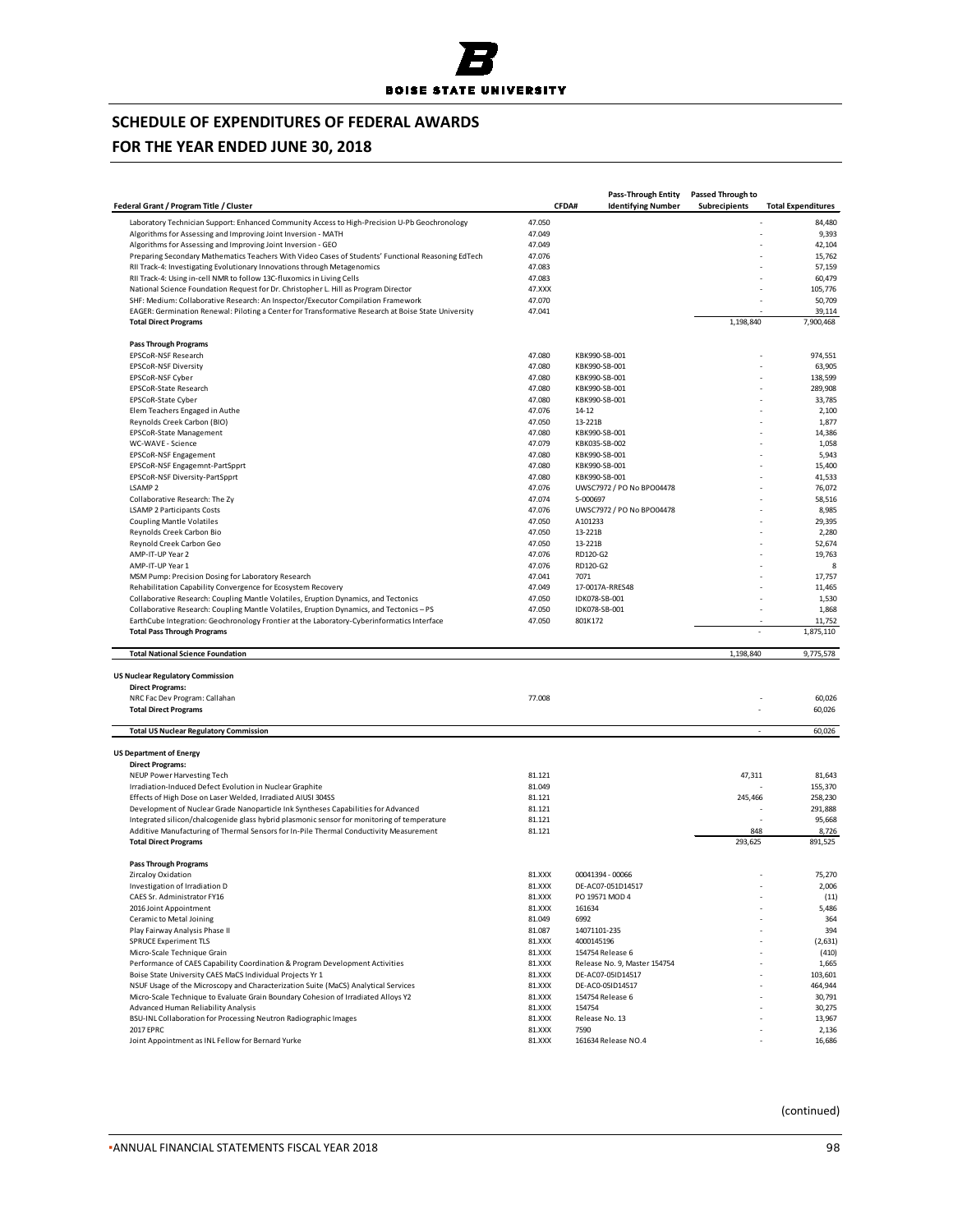## **FOR THE YEAR ENDED JUNE 30, 2018**

|                                                                                                                                                                                                             |                    | <b>Pass-Through Entity</b>                       | <b>Passed Through to</b>   |                               |
|-------------------------------------------------------------------------------------------------------------------------------------------------------------------------------------------------------------|--------------------|--------------------------------------------------|----------------------------|-------------------------------|
| Federal Grant / Program Title / Cluster                                                                                                                                                                     |                    | CFDA#<br><b>Identifying Number</b>               | Subrecipients              | <b>Total Expenditures</b>     |
| Semiannual SPRUCE Experiment TLS Assessments and Their Interpretation YR 2                                                                                                                                  | 81.XXX             | 4000145196                                       |                            | 42,031                        |
| Novel Materials for Metal to Ceramic Transitions 17-18                                                                                                                                                      | 81.049             | 6992                                             | ÷.                         | 157,506                       |
| Performance of CAES Capability Coordination & Program Development Activities 2017 Workshop                                                                                                                  | 81.XXX             | Release No. 9, Master 154754                     |                            | 22,095                        |
| Investigation of Exciton Delocalization and Exciton Coherence in Chromophores Yr 1                                                                                                                          | 81.XXX             | 154754 Release-15                                |                            | 93,272                        |
| Investigation of Exciton Delocalization and Exciton Coherence in Chromophores Yr 1 - Paul Simmonds                                                                                                          | 81.XXX             | 154754 Release-15                                |                            | 37,006                        |
| In-Pile Instrumentation Initiative: Work Package 2: Field Properties                                                                                                                                        | 81.XXX             | Release 18                                       |                            | 105,671                       |
| In-Pile Instrumentation Initiative: Work Package 3: Irradiation Deployment<br>Work Package 9: Chemistry Characterization: Fuel Stoichiometry, Fission Gas Diffusion                                         | 81.XXX<br>81.XXX   | Release 17<br>Release 16                         |                            | 9,342<br>62,982               |
| Work Package 4: Advanced Manufacturing for In-Pile Nuclear Sensors                                                                                                                                          | 81.XXX             | 154754, Release 21                               |                            | 168,150                       |
| In-Pile Instrumentation Initiative: Work Package 8: Mechanical Properties                                                                                                                                   | 81.XXX             | Release 22 MC 154754                             |                            | 96,024                        |
| In-Pile Instrumentation Initiative Work Package 10: Direct Measurement of Microstructure                                                                                                                    | 81.XXX             | Release 24 MC 154754                             |                            | 75,262                        |
| Work Package 6: Radiation Hardened Optical Fibers, Power Harvesting, and Wireless Signal                                                                                                                    | 81.XXX             | 154754, Release 23                               |                            | 163,349                       |
| Work Package 5: In-Pile Thermal Properties Measurement and Thermography - ECE                                                                                                                               | 81.XXX             | Release 20                                       |                            | 70,834                        |
| In-Pile Instrumentation Initiative: Work Package 1: Project management                                                                                                                                      | 81.XXX             | 154754, Release 19                               |                            | 105,623                       |
| In-Pile Instrumentation Initiative: Work Package 1: Project management Participant Support                                                                                                                  | 81.XXX             | 154754, Release 19                               |                            | 4,685                         |
| Work Package 5: In-Pile Thermal Properties Measurement and Thermography - MSMSE                                                                                                                             | 81.XXX             | Release 20                                       |                            | 44,379                        |
| Senior Design Project for In-Core Low Activation Mechanical Testing Rig                                                                                                                                     | 81.XXX             | 154754 Release No 25                             |                            | 4,498                         |
| Senior Design Project for In-Core Low Activation Mechanical Fuel Positioner                                                                                                                                 | 81.XXX             | 154754 Release No 26                             |                            | 5,041                         |
| Play Fairway Analysis Phase III                                                                                                                                                                             | 81.087             | 14071101-235                                     |                            | 13,786                        |
| Development of Enabling Technologies for Chemical Looping Combustion and Chemical Looping                                                                                                                   | 81.089             | DE-FE0029160 (10043039-BSU)                      |                            | 2,323                         |
| Investigation of Exciton Delocalization and Exciton Coherence in Chromophores Yr 2                                                                                                                          | 81.XXX             | 154754 Release-15                                |                            | 157,479                       |
| Investigation of Exciton Delocalization and Exciton Coherence in Chromophores Yr 2 - Paul Simmonds                                                                                                          | 81.XXX             | 154754 Release-15                                |                            | 54,171                        |
| <b>CAES-BSU Strategic Planning Activities</b>                                                                                                                                                               | 81.XXX             | 154754 (Release No. 027)                         |                            | 16,612                        |
| Micro-Scale Technique to Evaluate Grain Boundary Cohesion of Irradiated Alloys Yr 3                                                                                                                         | 81.XXX             | 154754 Release 6                                 |                            | 24,262                        |
| Joint Appointment - Dr. Amy Moll at Boise State University                                                                                                                                                  | 81.XXX             | 161634 - Release 6                               |                            | 48,769                        |
| Boise State University CAES MaCS Individual Projects Yr 2                                                                                                                                                   | 81.XXX             | DE-AC07-05ID14517                                |                            | 124,349                       |
| NSUF Usage of the Microscopy and Characterization Suite (MaCS) Analytical Services Yr 2                                                                                                                     | 81.XXX             | DE-AC0-05ID14517<br>DE-AC02-06CH11357 (8F-30024) |                            | 304,719<br>23,426             |
| Synthesis and Characterization of Molybdenum Disulfide by Atomic Layer Deposition<br>Surface Morphological Patterning, Structure-Activity Modeling, and Aging Analysis                                      | 81.XXX<br>81.XXX   | BNC 154754 Release 28 and MOD1                   | ä,                         | 45,144                        |
| BSU Support of CAES Program Development Activities                                                                                                                                                          | 81.XXX             | Release 29 MC154754                              |                            | 34,140                        |
| <b>Total Pass Through Programs</b>                                                                                                                                                                          |                    |                                                  |                            | 2,861,463                     |
|                                                                                                                                                                                                             |                    |                                                  |                            |                               |
| <b>Total US Department of Energy</b>                                                                                                                                                                        |                    |                                                  | 293,625                    | 3,752,988                     |
| Classroom Physical Activity<br>RESET: Recognizing Effective Special Education Teachers<br><b>Total Direct Programs</b>                                                                                      | 84.305A<br>84.324A |                                                  | 10,354<br>13,236<br>23,590 | 367,456<br>362,656<br>730,112 |
| <b>Pass Through Programs</b>                                                                                                                                                                                |                    |                                                  |                            |                               |
| 2017-2018 SEED Invitational Leadership Institute to Invest in Developing Participant Support                                                                                                                | 84.367D            | 05-ID02-SEED2017-ILI                             |                            | 13,824                        |
| Close - Investigation of Exciton Delocalization and Exciton Coherence in Chromophores - Paul Simmonds<br>Studying Practice and Student Learning (SPSL) New Teacher Induction for Student Learning & Teacher | 84.ADV<br>84.367B  | Advance<br>S367B160047                           | 17,834                     | (2, 277)<br>127,561           |
| <b>Total Direct Programs</b>                                                                                                                                                                                |                    |                                                  | 17,834                     | 139,108                       |
|                                                                                                                                                                                                             |                    |                                                  |                            |                               |
| <b>Total US Department of Education</b>                                                                                                                                                                     |                    |                                                  | 41,424                     | 869,220                       |
| <b>US Department of Health and Human Services</b><br><b>Direct Programs:</b>                                                                                                                                |                    |                                                  |                            |                               |
| NIH K25 Career Award                                                                                                                                                                                        | 93.859             |                                                  |                            | 29,177                        |
| AHL Signal Fidelity                                                                                                                                                                                         | 93.859             |                                                  |                            | 93,840                        |
| COBRE in Matrix; COBRE Vivarium                                                                                                                                                                             | 93.859             |                                                  |                            | (292)                         |
| COBRE in Matrix; COBRE Jorcyk                                                                                                                                                                               | 93.859             |                                                  |                            | (653)                         |
| COBRE in Matrix; COBRE Uzer                                                                                                                                                                                 | 93.859             |                                                  |                            | (15, 898)                     |
| Autophagy Dysfunction in Parki                                                                                                                                                                              | 93.853             |                                                  |                            | 100,654                       |
| Identification and Characterization on an Integrin - Notch Signaling Axis                                                                                                                                   | 93.859             |                                                  |                            | 129,301                       |
| COBRE Year 2 Carryforward                                                                                                                                                                                   | 93.859             |                                                  |                            | 2,064                         |
| COBRE in Matrix Biology; COBRE ADMIN YR 4                                                                                                                                                                   | 93.859             |                                                  |                            | 494,752                       |
| COBRE in Matrix Biology; COBRE BRC YR 4                                                                                                                                                                     | 93.859             |                                                  |                            | 536,021                       |
| COBRE in Matrix Biology; COBRE VIVARIUM YR 4<br>COBRE in Matrix Biology; COBRE UZER YR 4                                                                                                                    | 93.859             |                                                  |                            | 162,203                       |
| Spatiotemporal Dynamics of Transcription and Splicing by Two Photon 3D Orbital Tracking                                                                                                                     | 93.859<br>93.859   |                                                  |                            | 139,078<br>55,922             |
| COBRE in Matrix Biology; COBRE JR INVESTIGATOR YR 4                                                                                                                                                         | 93.859             |                                                  |                            | 134,178                       |
| COBRE in Matrix Biology; COBRE BEARD YR 4                                                                                                                                                                   | 93.859             |                                                  |                            | 131,288                       |
| COBRE in Matrix Biology; COBRE L. WARNER YR 4                                                                                                                                                               | 93.859             |                                                  |                            | 49,612                        |
| COBRE in Matrix Biology; COBRE MORRISON YR 4                                                                                                                                                                | 93.859             |                                                  |                            | 62,029                        |
| Development of Novel Antibiotics to Treat Protozoan Parasites                                                                                                                                               | 93.859             |                                                  |                            | 122,071                       |
| Autoinductive Signal Amplification                                                                                                                                                                          | 93.859             |                                                  |                            | 94,223                        |
| Autophagy Dysfunction in Parki - Alejandro                                                                                                                                                                  | 93.853             |                                                  |                            | 39,631                        |
| COBRE in Matrix Biology; COBRE UZER YR 5                                                                                                                                                                    | 93.859             |                                                  |                            | 48,813                        |
| COBRE in Matrix Biology; COBRE BEARD YR 5                                                                                                                                                                   | 93.859             |                                                  |                            | 41,579                        |
| COBRE in Matrix Biology; COBRE BRIDGING YR 5                                                                                                                                                                | 93.859             |                                                  |                            | 1,521                         |
| COBRE in Matrix Biology; COBRE BRC YR 5                                                                                                                                                                     | 93.859             |                                                  |                            | 36,379                        |
| COBRE in Matrix Biology; COBRE ADMIN YR 5                                                                                                                                                                   | 93.859             |                                                  |                            | 67,559                        |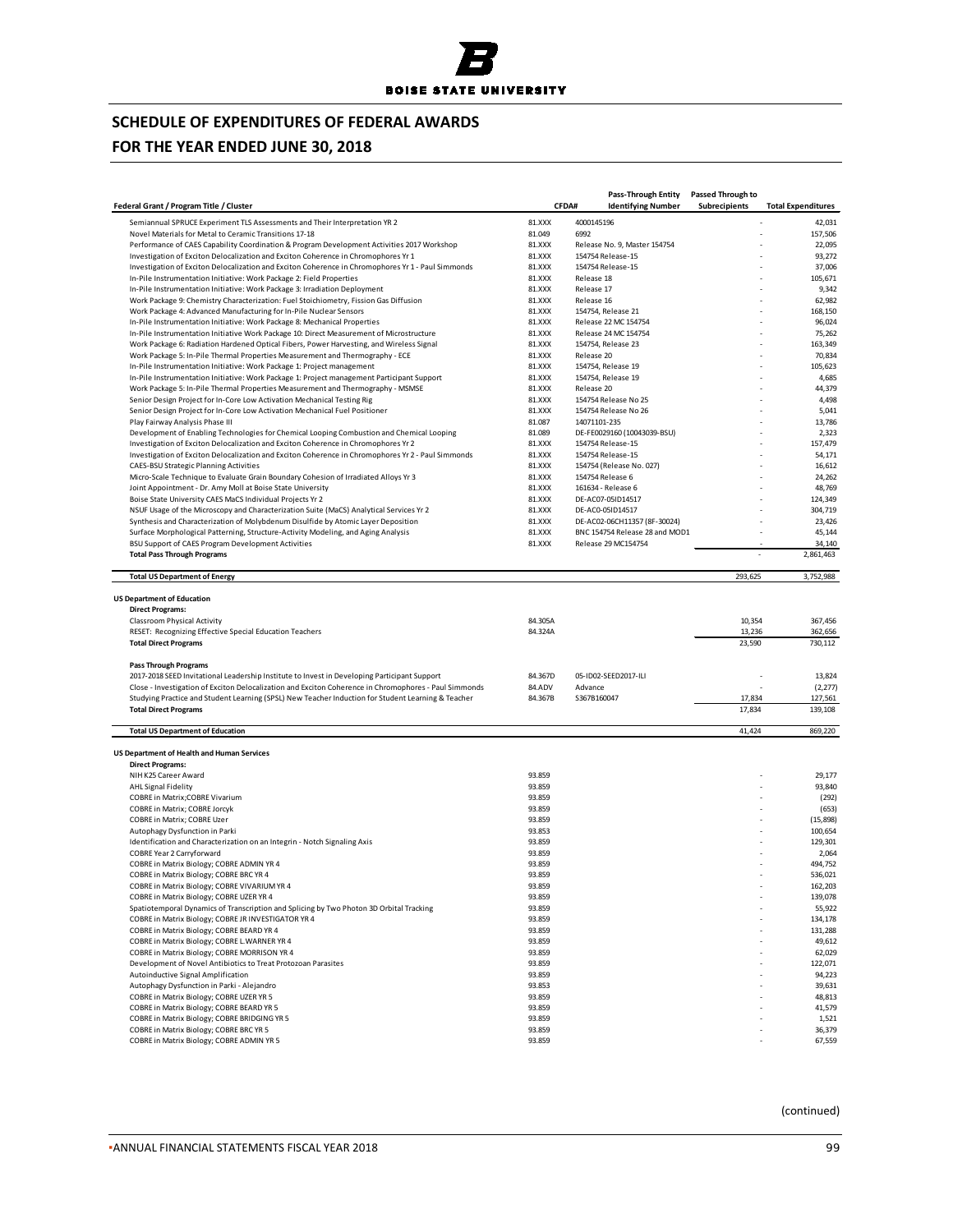

# **FOR THE YEAR ENDED JUNE 30, 2018**

| Federal Grant / Program Title / Cluster                                                                                                                 |                    | <b>Pass-Through Entity</b><br>CFDA#<br><b>Identifying Number</b> | <b>Passed Through to</b><br>Subrecipients | <b>Total Expenditures</b> |
|---------------------------------------------------------------------------------------------------------------------------------------------------------|--------------------|------------------------------------------------------------------|-------------------------------------------|---------------------------|
|                                                                                                                                                         | 93.859             |                                                                  |                                           | 14,769                    |
| COBRE in Matrix Biology; COBRE VIVARIUM YR 5<br>COBRE in Matrix Biology; COBRE L. WARNER YR 5                                                           | 93.859             |                                                                  |                                           | 2,422                     |
| <b>Total Direct Programs</b>                                                                                                                            |                    |                                                                  |                                           | 2,572,243                 |
| <b>Pass Through Programs</b>                                                                                                                            |                    |                                                                  |                                           |                           |
| Efficacy of Web-Based Interven                                                                                                                          | 93.859             | 16-746Q-BSU-PG38-00                                              |                                           | 2,317                     |
| Idaho MIECHV Prgm Eval Yr 5                                                                                                                             | 93.XXX             | HC881600                                                         |                                           | (542)                     |
| Idaho MIECHV Program Year 2                                                                                                                             | 93.XXX             | HC857500                                                         |                                           | (20, 590)                 |
| Idaho SHIP Model Test - POST I                                                                                                                          | 93.624             | DCK817-SB-001                                                    |                                           | 349,631                   |
| Idaho SHIP Model Test - PRE IR                                                                                                                          | 93.624             | DCK817-SB-001                                                    |                                           | (1,402)                   |
| IdeA-CTR Boise State - Year 4                                                                                                                           | 93.859             | 16-746Q-BSU-BS8-01                                               |                                           | 797                       |
| MIECHV Year 6<br>Clinical Translational Research Infrastructure Network IDeA-CTR                                                                        | 93.XXX<br>93.859   | HC881600<br>17-746Q-BSU-PG67-00                                  |                                           | 27,118<br>337             |
| MIECHV Program Evaluation Expansion Project Year 3                                                                                                      | 93.XXX             | HC857500                                                         |                                           | 65,292                    |
| INBRE 3 - YR 4                                                                                                                                          | 93.859             | IAK200-SB-015                                                    |                                           | 104,888                   |
| Enhancing the Reliability, Efficiency, and Usability of Bayesian Population PBPK Modeling                                                               | 93.103             | G-01479-02                                                       |                                           | 17,407                    |
| Evaluating a Brief, Stand-Alone Bullying Bystander Intervention for Mixed-Race Middle Schools                                                           | 93.859             | 18-22QR-BSU-PG74                                                 |                                           | 66,955                    |
| Establishing the INBRE Bioinformatics Core at BSU                                                                                                       | 93.859             | IAK500-SB-012; PO054808                                          |                                           | 129,680                   |
| Idaho MIECHV Program Evaluation Year 7                                                                                                                  | 93.XXX             | HC881600                                                         |                                           | 141,604                   |
| Idaho INBRE Pilot Project                                                                                                                               | 93.859             | IAK400-SB-019 / IAK500-SB-014                                    |                                           | 64,188                    |
| Using Fortilin Inhibitors to Halt Atherosclerosis                                                                                                       | 93.837             | 17-062                                                           |                                           | 68,508                    |
| Clinical Translational Research Infrastructure Network IDeA-CTR YR 5                                                                                    | 93.859             | 18-22QN-BSU-05-BS                                                |                                           | 25,374                    |
| Transforming Mental Health Delivery Through Behavioral Economics and Implementation Science                                                             | 93.242             | 572120-A                                                         |                                           | 35,666                    |
| Project 3: Implementation Strat                                                                                                                         | 93.242             | 572120-B                                                         |                                           | 16,287                    |
| Genes to Behavior: Unlocking the Code for Early Detection of Reading Disorder<br>Recognizing and Reducing Safety Hazards in Northwest Potato Production | 93.865             | 153603 BSU Sub<br><b>UWSC10098</b>                               |                                           | 6,365                     |
| INBRE 3 - YR 5                                                                                                                                          | 93.262<br>93.859   | IAK200-SB-015                                                    |                                           | 19,156<br>71,583          |
| Establishing the INBRE Bioinformatics Core at BSU YR 5                                                                                                  | 93.859             | IAK500-SB-012; PO054808                                          |                                           | 24,746                    |
| Replicating Marrow Mechanics of Stem Cells Ex vivo                                                                                                      | 93.865             | 0048860 (126873-13)                                              |                                           | 15,237                    |
| A Partnership with WIC to Prepare Mothers During Pregnancy to Breastfeed                                                                                | 93.350             | UWSC10373-BPO30163                                               |                                           | 3,801                     |
| Idaho INBRE Pilot Project Yr 2                                                                                                                          | 93.859             | IAK400-SB-019 / IAK500-SB-014                                    |                                           | 9,234                     |
| <b>Total Pass Through Programs</b>                                                                                                                      |                    |                                                                  |                                           | 1,243,637                 |
| <b>Total US Department of Health and Human Services</b>                                                                                                 |                    |                                                                  |                                           | 3,815,880<br>$\sim$       |
| <b>US Department of Homeland Security</b>                                                                                                               |                    |                                                                  |                                           |                           |
| <b>Direct Programs:</b>                                                                                                                                 |                    |                                                                  |                                           |                           |
| Lidar for SE Idaho                                                                                                                                      | 97.045             |                                                                  |                                           | (119)                     |
| Lidar for SE Idaho 2                                                                                                                                    | 97.045             |                                                                  | 14,684                                    | 700,464                   |
| <b>Total Direct Programs</b>                                                                                                                            |                    |                                                                  | 14,684                                    | 700,345                   |
| <b>Total US Department of Homeland Security</b>                                                                                                         |                    |                                                                  | 14,684                                    | 700,345                   |
| <b>Total Research and Development Cluster</b>                                                                                                           |                    |                                                                  | 1,960,713                                 | 24,843,057                |
| TRIO - Cluster                                                                                                                                          |                    |                                                                  |                                           |                           |
| <b>US Department of Education</b>                                                                                                                       |                    |                                                                  |                                           |                           |
| <b>Direct Programs:</b>                                                                                                                                 |                    |                                                                  |                                           |                           |
| Student Success Program 15-16                                                                                                                           | 84.042A            |                                                                  |                                           | (2)                       |
| SSS Teacher Prep 15-16                                                                                                                                  | 84.042A            |                                                                  |                                           | 2,959                     |
| TRIO Rising Scholars 16-17                                                                                                                              | 84.042A            |                                                                  |                                           | 43,442                    |
| SSS Teacher Prep 16-17                                                                                                                                  | 84.042A            |                                                                  |                                           | 29,585                    |
| TRIO Rising Scholars 17-18<br>SSS Teacher Prep 17-18                                                                                                    | 84.042A<br>84.042A |                                                                  |                                           | 335,787<br>159,439        |
| ETS I, Canyon and Owyhee Counties 16-17                                                                                                                 | 84.044A            |                                                                  |                                           | 115,317                   |
| ETS II, Ada and Boise Counties 16-17                                                                                                                    | 84.044A            |                                                                  |                                           | 41,740                    |
| ETS II, Ada and Boise Counties 17-18                                                                                                                    | 84.044A            |                                                                  |                                           | 205,497                   |
| ETS I, Canyon and Owyhee Counties 17-18                                                                                                                 | 84.044A            |                                                                  |                                           | 342,009                   |
| Participant Support-ETS II, Ada and Boise Counties 17-18                                                                                                | 84.044A            |                                                                  |                                           | 17,262                    |
| Participant Support-ETS I, Canyon and Owyhee Counties 17-18                                                                                             | 84.044A            |                                                                  |                                           | 49,524                    |
| UB II Duck Valley 2015-2016                                                                                                                             | 84.047A            |                                                                  |                                           | (37)                      |
| UB III - Borah & Capital 16-17                                                                                                                          | 84.047A            |                                                                  |                                           | (5,676)                   |
| UB IV Meridian 2016-2017                                                                                                                                | 84.047A            |                                                                  |                                           | 105,198                   |
| UB I Canyon County 2016-2017                                                                                                                            | 84.047A            |                                                                  |                                           | 158,666                   |
| UB II Duck Valley 2016-2017                                                                                                                             | 84.047A            |                                                                  |                                           | 63,076                    |
| Upward Bound III, Boise 17-18                                                                                                                           | 84.047A            |                                                                  |                                           | 187,920                   |
| Participant Support-UB III Boise 17-18                                                                                                                  | 84.047A            |                                                                  |                                           | 69,148                    |
| UB II Duck Valley 2017-2018                                                                                                                             | 84.047A            |                                                                  |                                           | 185,740<br>12,335         |
| Participant Support-UB II Duck Valley 2017-2018<br>UB I Canyon County 2017-2018                                                                         | 84.047A<br>84.047A |                                                                  |                                           | 222,816                   |
| Participant Support-UB I Canyon County 2017-2018                                                                                                        | 84.047A            |                                                                  |                                           | 25,449                    |
| UB IV Meridian 2017-2018                                                                                                                                | 84.047A            |                                                                  |                                           | 152,928                   |
| Participant Support-UB IV Meridian 2017-2018                                                                                                            | 84.047A            |                                                                  |                                           | 15,843                    |
| Veterans Upward Bound 16-17                                                                                                                             | 84.047V            |                                                                  |                                           | 52,569                    |
|                                                                                                                                                         |                    |                                                                  |                                           |                           |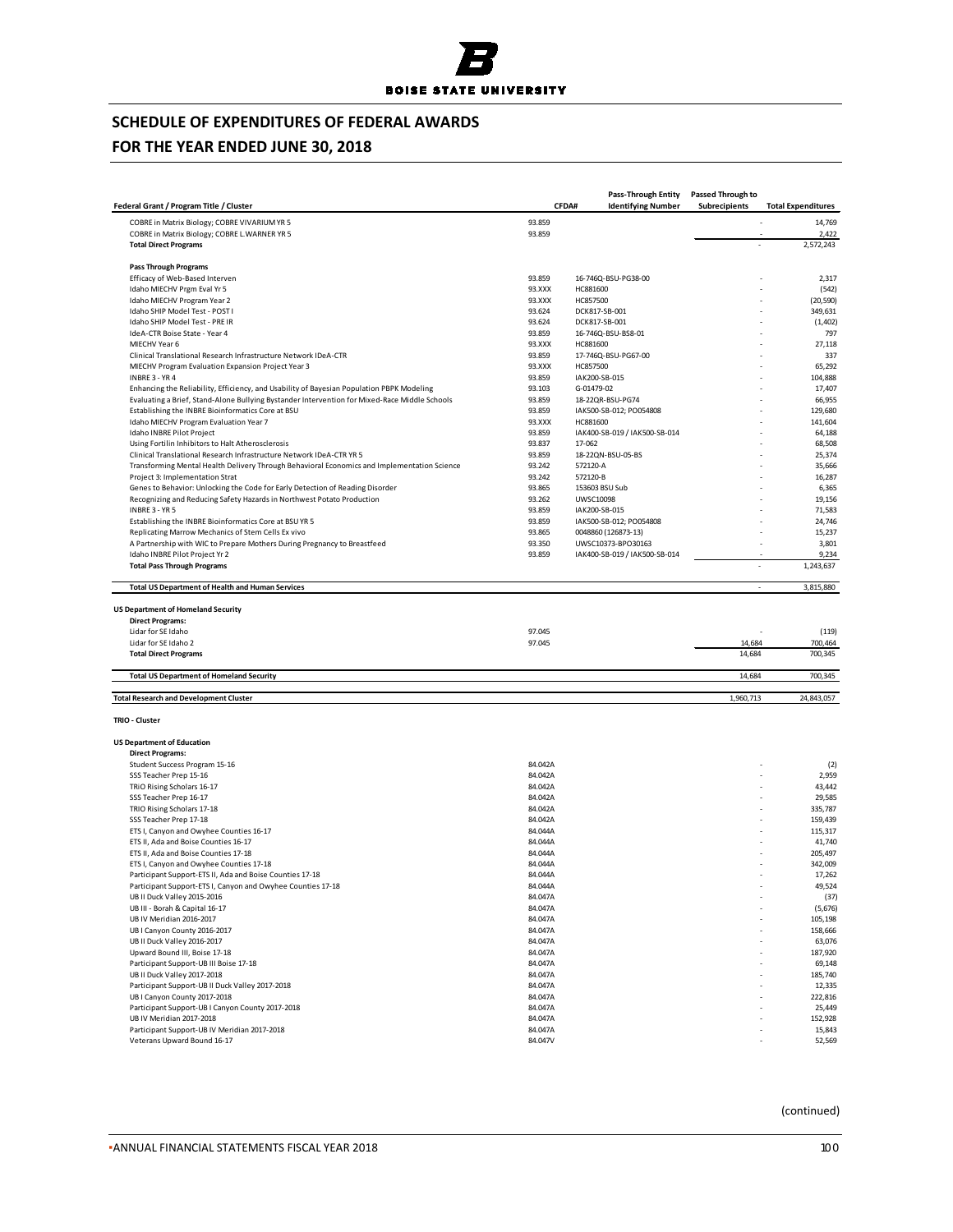

## **FOR THE YEAR ENDED JUNE 30, 2018**

| Federal Grant / Program Title / Cluster                                                     | CFDA#   | Pass-Through Entity<br><b>Identifying Number</b> | Passed Through to<br>Subrecipients | <b>Total Expenditures</b> |
|---------------------------------------------------------------------------------------------|---------|--------------------------------------------------|------------------------------------|---------------------------|
|                                                                                             | 84.047V |                                                  |                                    |                           |
| Veterans Upward Bound 17-18                                                                 |         |                                                  |                                    | 208,845                   |
| McNair Scholars Program 15-16                                                               | 84.217A |                                                  |                                    | (3,064)                   |
| McNair Scholars Program 16-17                                                               | 84.217A |                                                  |                                    | 97,937                    |
| Boise State University Ronald E. McNair Post Baccalaureate Program                          | 84.217A |                                                  |                                    | 179,558                   |
| <b>Total Direct Programs</b>                                                                |         |                                                  |                                    | 3,071,810                 |
| <b>Total US Department of Education</b>                                                     |         |                                                  | $\overline{a}$                     | 3,071,810                 |
| <b>Total TRIO Cluster</b>                                                                   |         |                                                  | ×.                                 | 3,071,810                 |
| <b>OTHER PROGRAMS</b>                                                                       |         |                                                  |                                    |                           |
| <b>US Departmen of Agriculture</b>                                                          |         |                                                  |                                    |                           |
| <b>Direct Programs:</b>                                                                     |         |                                                  |                                    |                           |
| <b>RBDG Operation Excellence</b>                                                            | 10.351  |                                                  |                                    | (1, 386)                  |
| SBDC Nampa Business Accelerator Shared Manufacturing Lab                                    | 10.351  |                                                  |                                    | 301                       |
| SBDC Nampa Business Accelerator Community Learning Lab                                      | 10.351  |                                                  |                                    | 17,448                    |
| Operational Excellence Project                                                              | 10.351  |                                                  |                                    | 7,596                     |
| Subtotal Direct Programs-CFDA 10.351                                                        |         |                                                  | ÷,                                 | 23,959                    |
| NRCS Support of the Idaho Bird Conservation Partnership                                     | 10.902  |                                                  |                                    | 5,667                     |
| <b>High Prairie Collections</b>                                                             | 10.XXX  |                                                  |                                    | 3,716                     |
| <b>Total Direct Programs</b>                                                                |         |                                                  |                                    | 9,383                     |
| <b>Total US Departmen of Agriculture</b>                                                    |         |                                                  | ä,                                 | 33,342                    |
|                                                                                             |         |                                                  |                                    |                           |
| <b>US Department of Commerce</b><br><b>Direct Programs:</b>                                 |         |                                                  |                                    |                           |
| TechHelp 1B4ID FY17                                                                         | 11.303  |                                                  | 21,983                             | 21,703                    |
| FY 2017 EDA University Center Economic Development Program Competition                      | 11.303  |                                                  | 72,081                             | 127,964                   |
| Subtotal Direct Programs-CFDA 11.303                                                        |         |                                                  | 94,064                             | 149,667                   |
| <b>Business to Business Network</b>                                                         | 11.611  |                                                  |                                    | (1, 396)                  |
| TechHelp Based Grant (NIST) Re-compete Yr 1                                                 | 11.611  |                                                  | (14, 920)                          | (14, 920)                 |
| TechHelp Based Grant (NIST) Re-compete Yr 1 Program Income                                  | 11.611  |                                                  |                                    | (296)                     |
| TechHelp Based Grant (NIST) Re-compete Yr 2                                                 | 11.611  |                                                  | 101,908                            | 370,595                   |
| TechHelp Based Grant (NIST) Re-compete Yr 2 Program Income                                  | 11.611  |                                                  | 87,299                             | 144,373                   |
| TechHelp Based Grant (NIST) Re-compete Yr 3                                                 | 11.611  |                                                  | 94,822                             | 390,012                   |
| TechHelp Based Grant (NIST) Re-compete Yr 3 Program Income                                  | 11.611  |                                                  | 30,588                             | 94,510                    |
| Subtotal Direct Programs-CFDA 11.611                                                        |         |                                                  | 299,697                            | 982,878                   |
| <b>Total Direct Programs</b>                                                                |         |                                                  | 393,761                            | 1,132,545                 |
| <b>Total US Department of Commerce</b>                                                      |         |                                                  | 393,761                            | 1,132,545                 |
|                                                                                             |         |                                                  |                                    |                           |
| <b>US Department of Defense</b><br><b>Direct Programs:</b>                                  |         |                                                  |                                    |                           |
|                                                                                             |         |                                                  | ä,                                 |                           |
| PTAC FY17                                                                                   | 12.002  |                                                  |                                    | 18,040                    |
| Procurement Technical Assistance Center (PTAC) 2018<br>Subtotal Direct Programs-CFDA 12.002 | 12.002  |                                                  |                                    | 223,327<br>241,367        |
| NSA GenCyber Teacher Camp                                                                   | 12.903  |                                                  |                                    | 22,863                    |
| NSA GenCyber Teacher Camp Participant Support                                               | 12.903  |                                                  |                                    | 1,575                     |
| Gencyber Summer Camps for Underrepresented Idaho High School Students                       | 12.903  |                                                  |                                    | 20,570                    |
| Participant Support - Gencyber Summer Camps for Underrepresented Idaho High School Students | 12.903  |                                                  |                                    | 10,899                    |
| Subtotal Direct Programs-CFDA 12.903                                                        |         |                                                  |                                    | 55,907                    |
| Tracking and Engaging the Future: the U.S Air Force in 2030                                 | 12.800  |                                                  |                                    | 74,058                    |
| <b>Total Direct Programs</b>                                                                |         |                                                  | ä,                                 | 371,332                   |
| <b>Pass Through Programs</b>                                                                |         |                                                  |                                    |                           |
| Positive Action to Support Military Students' Social-Emotional Skills and Behaviors         | 12.556  | HE1254-16-1-0040                                 |                                    | 19,065                    |
| <b>Total Pass Through Programs</b>                                                          |         |                                                  |                                    | 19,065                    |
| <b>Total US Department of Defense</b>                                                       |         |                                                  | ä,                                 | 390,397                   |
| <b>US Department of the Interior</b>                                                        |         |                                                  |                                    |                           |
| <b>Direct Programs:</b>                                                                     |         |                                                  |                                    |                           |
| Space for USGS Snake River Fie                                                              | 15.808  |                                                  | ä,                                 | (8, 367)                  |
| Space for USGS Snake River Fie - COAS                                                       | 15.808  |                                                  |                                    | 111,928                   |
| Subtotal Direct Programs-CFDA 15.808                                                        |         |                                                  |                                    | 103,561                   |
|                                                                                             |         |                                                  |                                    |                           |
| Lichen Curation Management                                                                  | 15.231  |                                                  |                                    | 7,714                     |
| <b>Total Direct Programs</b>                                                                |         |                                                  |                                    | 111,275                   |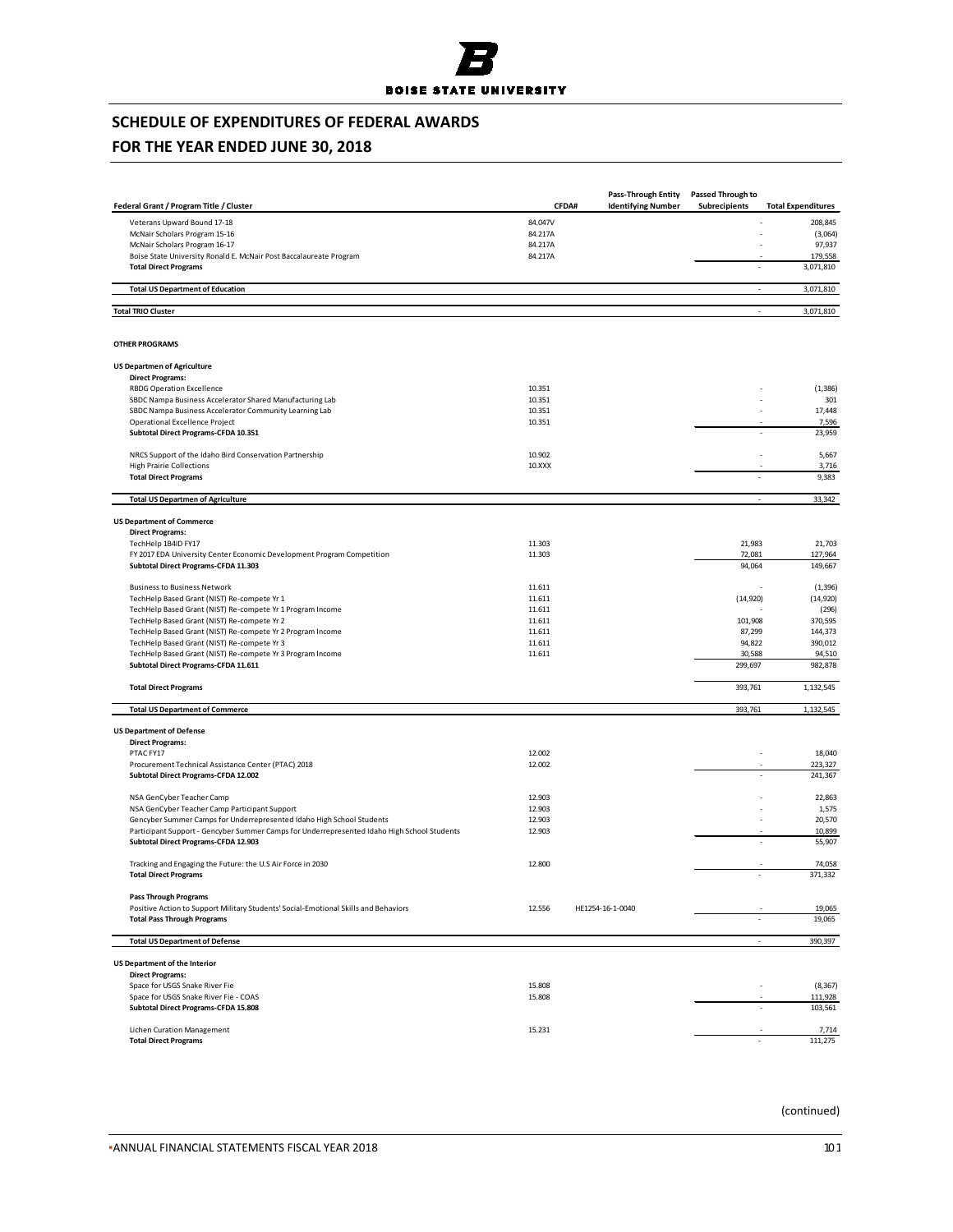

## **FOR THE YEAR ENDED JUNE 30, 2018**

|                                                                                                         |                  |                | <b>Pass-Through Entity</b> | Passed Through to        |                           |
|---------------------------------------------------------------------------------------------------------|------------------|----------------|----------------------------|--------------------------|---------------------------|
| Federal Grant / Program Title / Cluster                                                                 |                  | CFDA#          | <b>Identifying Number</b>  | Subrecipients            | <b>Total Expenditures</b> |
|                                                                                                         |                  |                |                            |                          |                           |
| <b>Pass Through Programs</b><br>Modeling Golden Eagle Foraging Habitat within the California DRECP Area | 15.655           | 8019.17.057751 |                            |                          | 101,184                   |
| <b>Total Pass Through Programs</b>                                                                      |                  |                |                            |                          | 101,184                   |
|                                                                                                         |                  |                |                            |                          |                           |
| <b>Total US Department of the Interior</b>                                                              |                  |                |                            | ÷,                       | 212,459                   |
| <b>US Department of Justice</b>                                                                         |                  |                |                            |                          |                           |
| <b>Direct Programs:</b><br>IIP Wrongful Conviction Review                                               | 16.746           |                |                            |                          | 74,105                    |
| DNA Innocence Program, Idaho Innocence Project at Boise State University                                | 16.820           |                |                            | 5,147                    | 102,226                   |
| <b>Total Direct Programs</b>                                                                            |                  |                |                            | 5,147                    | 176,331                   |
| <b>Total US Department of Justice</b>                                                                   |                  |                |                            | 5,147                    | 176,331                   |
| <b>US Department of Labor</b>                                                                           |                  |                |                            |                          |                           |
| <b>Direct Programs:</b>                                                                                 |                  |                |                            |                          |                           |
| OSHCON FY17 Admin                                                                                       | 17.504           |                |                            |                          | 19,953                    |
| <b>OSHCON FY17 Consultation</b>                                                                         | 17.504           |                |                            |                          | 110,348                   |
| OSHCXIN FY18 Admin<br>OSHCXIN FY18 Consultation                                                         | 17.504<br>17.504 |                |                            |                          | 62,340<br>285,386         |
| <b>Total Direct Programs</b>                                                                            |                  |                |                            |                          | 478,027                   |
| <b>Pass Through Programs</b>                                                                            |                  |                |                            |                          |                           |
| Apprenticeship Idaho                                                                                    | 17.285           | THP-AGE-7615   |                            |                          | 70,259                    |
| <b>Total Pass Through Programs</b>                                                                      |                  |                |                            |                          | 70,259                    |
| <b>Total US Department of Labor</b>                                                                     |                  |                |                            | ×,                       | 548,286                   |
| <b>National Aeronautics &amp; Space Administration</b>                                                  |                  |                |                            |                          |                           |
| <b>Direct Programs:</b>                                                                                 |                  |                |                            |                          |                           |
| NASA MUREP ASTAR Fellowship                                                                             | 43.008           |                |                            |                          | 11,553                    |
| NASA MUREP ASTAR Fellowship -                                                                           | 43.008           |                |                            |                          | 56,535                    |
| <b>Total Direct Programs</b>                                                                            |                  |                |                            |                          | 68,088                    |
| <b>Pass Through Programs</b>                                                                            |                  |                |                            |                          |                           |
| Idaho TECH Challenge Mars Rover Competition in Boise                                                    | 43.001           | FPK900-SB-023  |                            |                          | 191                       |
| Idaho TECH Challenge Mars Rover Competition in Boise Participant Costs                                  | 43.001           | FPK900-SB-023  |                            |                          | 119                       |
| Subtotal Pass Through Programs-CFDA 43.001                                                              |                  |                |                            |                          | 310                       |
| G-Forces                                                                                                | 43.008           | NNX15AI04H     |                            |                          | (153)                     |
| ACE Academy Living Lab                                                                                  | 43.008           | FPK900-SB-031  |                            |                          | 1,776                     |
| ACE Academy Living Lab Program Income<br>Subtotal Pass Through Programs-CFDA 43.008                     | 43.008           | FPK900-SB-031  |                            | $\overline{\phantom{a}}$ | 50<br>1,673               |
| <b>Total Pass Through Programs</b>                                                                      |                  |                |                            |                          | 1,983                     |
| <b>Total National Aeronautics &amp; Space Administration</b>                                            |                  |                |                            | $\overline{\phantom{a}}$ | 70,071                    |
|                                                                                                         |                  |                |                            |                          |                           |
| National Foundation on the Arts and the Humanities<br><b>Pass Through Programs</b>                      |                  |                |                            |                          |                           |
| Public Lecture by Haitian writer Évelyne Trouillot on language, memory and emotion                      | 45.129           | 2017060        |                            |                          | 2,000                     |
| Civil Idaho                                                                                             | 45.129           | 2018002        |                            |                          | 2,770                     |
| Subtotal Pass Through Programs-CFDA 45.129                                                              |                  |                |                            |                          | 4,770                     |
| Maria in the Shower Concert                                                                             | 45.025           | TW20130238     |                            |                          | (10)                      |
| Travel Grant for IASSIST & CARTO 2018 Conference                                                        | 45.310           | CE1800-44      |                            |                          | 900                       |
| <b>Total Pass Through Programs</b>                                                                      |                  |                |                            |                          | 5,660                     |
| Total National Foundation on the Arts and the Humanities                                                |                  |                |                            | L.                       | 5,660                     |
| <b>US Small Business Administration</b>                                                                 |                  |                |                            |                          |                           |
| <b>Direct Programs:</b>                                                                                 |                  |                |                            |                          |                           |
| SBA 2014 Program Income                                                                                 | 59.037           |                |                            |                          | 136                       |
| SBA 2016 PG Income<br>SBA 2017                                                                          | 59.037<br>59.037 |                |                            | 242,643                  | (432)<br>391,368          |
| SBA 2017 Region III                                                                                     | 59.037           |                |                            |                          | 132,060                   |
| SBA 2017 Program Income 1                                                                               | 59.037           |                |                            |                          | 5,220                     |
| <b>SBA 2018</b>                                                                                         | 59.037           |                |                            | 37,426                   | 106,335                   |
| SBA 2018 Region III                                                                                     | 59.037           |                |                            |                          | 71,917                    |
| SBA 2018 Program Income<br>Subtotal Direct Programs-CFDA 59.037                                         | 59.037           |                |                            | 280,069                  | 2,911<br>709,515          |
|                                                                                                         |                  |                |                            |                          |                           |
| ISBDC: FAST Partnership 15-16<br>Idaho SBDC Fast 2017                                                   | 59.058<br>59.058 |                |                            |                          | 376<br>66,465             |
| Idaho SBDC FAST 2018                                                                                    | 59.058           |                |                            |                          | 99,599                    |
| <b>Subtotal Direct Programs-CFDA 59.058</b>                                                             |                  |                |                            | t,                       | 166,440                   |
|                                                                                                         |                  |                |                            |                          |                           |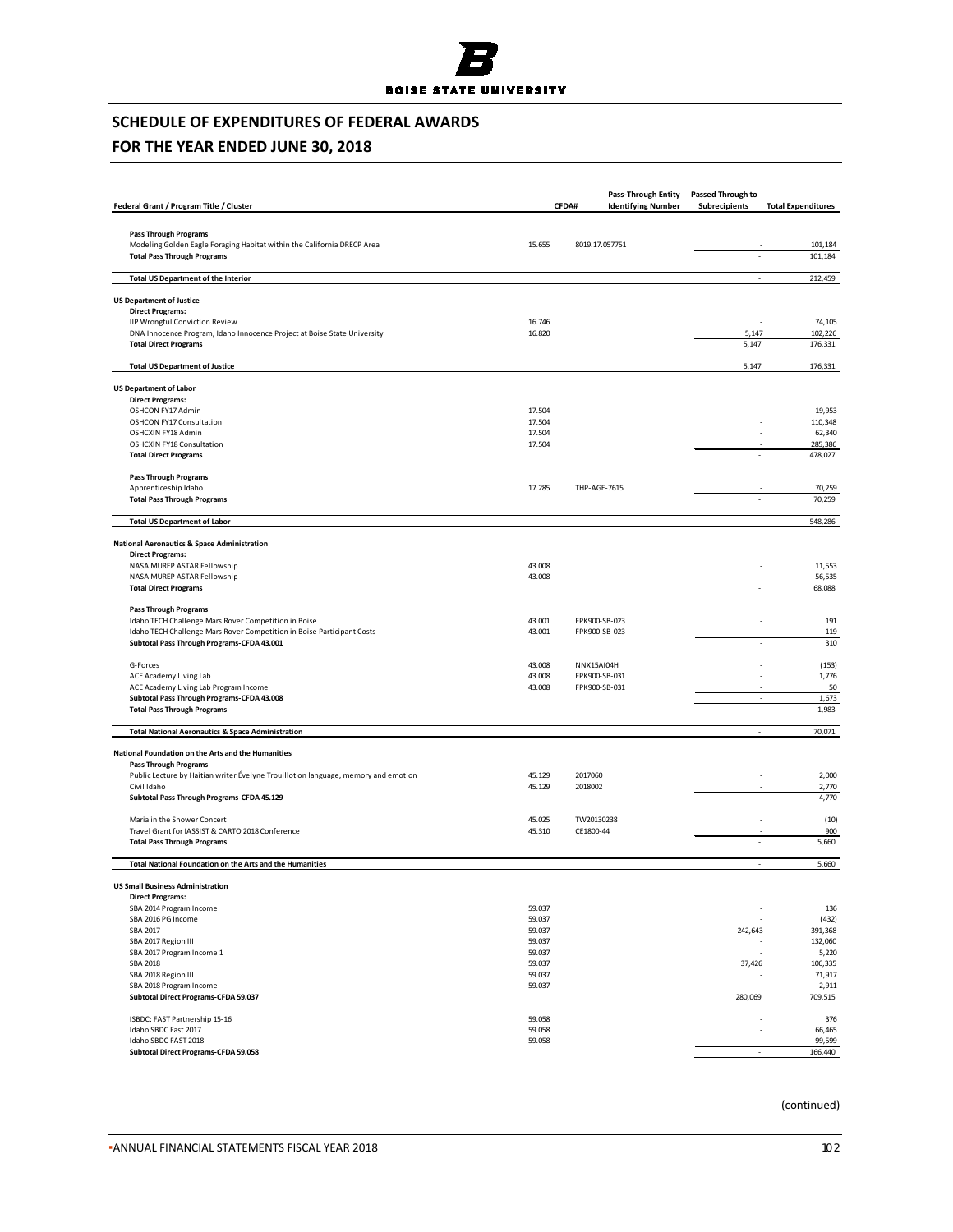

## **FOR THE YEAR ENDED JUNE 30, 2018**

| Federal Grant / Program Title / Cluster                                                                        |                    | Pass-Through Entity<br>CFDA#<br><b>Identifying Number</b>        | Passed Through to<br>Subrecipients | <b>Total Expenditures</b> |
|----------------------------------------------------------------------------------------------------------------|--------------------|------------------------------------------------------------------|------------------------------------|---------------------------|
| <b>Total Direct Programs</b>                                                                                   |                    |                                                                  | 280,069                            | 875,955                   |
| <b>Total US Small Business Administration</b>                                                                  |                    |                                                                  | 280,069                            | 875,955                   |
|                                                                                                                |                    |                                                                  |                                    |                           |
| <b>US Department of Energy</b><br><b>Direct Programs:</b>                                                      |                    |                                                                  |                                    |                           |
| Industrial Assessment Center                                                                                   | 81.117             |                                                                  |                                    | (13)                      |
| IAC - Research Project                                                                                         | 81.117             |                                                                  |                                    | 11                        |
| Industrial Assessment for the Intermountain West                                                               | 81.117             |                                                                  | 54,760                             | 122,840                   |
| Subtotal Direct Programs-CFDA 81.117                                                                           |                    |                                                                  | 54,760                             | 122,838                   |
| Boise State University Nuclear Science and Engineering Scholarships                                            | 81.121             |                                                                  |                                    | 7,500                     |
| Boise State University Nuclear Science and Engineering Fellowship - Kempf                                      | 81.121             |                                                                  |                                    | 3,235                     |
| Kiyo Scholar & Fellowship                                                                                      | 81.121             |                                                                  |                                    | 44,045                    |
| Boise State University Nuclear Science and Engineering Fellowship - Watkins                                    | 81.121             |                                                                  |                                    | 43,555                    |
| Subtotal Direct Programs-CFDA 81.121<br><b>Total Direct Programs</b>                                           |                    |                                                                  | 54,760                             | 98,335<br>221,173         |
|                                                                                                                |                    |                                                                  |                                    |                           |
| <b>Pass Through Programs</b>                                                                                   | 81.XXX             |                                                                  |                                    |                           |
| Lab Corps - Andrews<br>Wind Application Center                                                                 | 81.XXX             | Release 67 MOA#41394<br>AGZ-6-62005-01                           |                                    | (3, 324)<br>92            |
| Lab Corps - Ritter                                                                                             | 81.XXX             | Release 67 MOA#41394                                             |                                    | (2, 281)                  |
| FY17 INL/BEA EPI Joint Appointment                                                                             | 81.XXX             | Release 01, Master 161634                                        |                                    | 7,040                     |
| INL Lean Transformation and Development Support                                                                | 81.XXX             | 178886                                                           | (8, 712)                           | (9, 426)                  |
| Wind for Schools (Wfs) Wind Application Center (WAC) Operation Plan                                            | 81.XXX             | AFG-7-70131-01                                                   |                                    | 5,363                     |
| <b>MACs Operations Support</b>                                                                                 | 81.XXX             | DE-AC07-05ID14517                                                |                                    | 45,251                    |
| <b>Total Pass Through Programs</b>                                                                             |                    |                                                                  | (8, 712)                           | 42,715                    |
| <b>Total US Department of Energy</b>                                                                           |                    |                                                                  | 46,048                             | 263,888                   |
|                                                                                                                |                    |                                                                  |                                    |                           |
| <b>US Department of Education</b><br><b>Direct Programs:</b>                                                   |                    |                                                                  |                                    |                           |
| HEP 2016-2017                                                                                                  | 84.141             |                                                                  |                                    | 12,982                    |
| HEP 2017-2019                                                                                                  | 84.141             |                                                                  |                                    | 474,731                   |
| Subtotal Direct Programs-CFDA 84.141                                                                           |                    |                                                                  |                                    | 487,713                   |
| CAMP 2016-2017                                                                                                 | 84.149A            |                                                                  |                                    | 11,693                    |
| CAMP 2017-2019                                                                                                 | 84.149A            |                                                                  |                                    | 406,535                   |
| Subtotal Direct Programs-CFDA 84.149A                                                                          |                    |                                                                  |                                    | 418,228                   |
| Rural Endorsement and Development Opportunities (REDO)                                                         | 84.365             |                                                                  |                                    | 391,544                   |
| Vs-Grant-DeptofEd (CofE4VSS)                                                                                   | 84.116G            |                                                                  |                                    | 139,828                   |
| <b>Total Direct Programs</b>                                                                                   |                    |                                                                  |                                    | 1,437,313                 |
| <b>Pass Through Programs</b>                                                                                   |                    |                                                                  |                                    |                           |
| <b>Enhancing Teacher PCK Inquiry</b>                                                                           | 84.366             | O9MSP15                                                          |                                    | (1, 100)                  |
| i-STEM Prof Dev Initiative                                                                                     | 84.366             | 12MSP17                                                          |                                    | (36)                      |
| iSTEM 2016                                                                                                     | 84.366             | EBK895-SB-001                                                    |                                    | 11,901                    |
| iSTEM 2016 Stipends                                                                                            | 84.366             | EBK895-SB-001                                                    |                                    | 28,087                    |
| Cancel - iSTEM 2017                                                                                            | 84.366             | EBK895-SB-001                                                    |                                    | (84, 023)                 |
| Integrated STEM Innovation<br>Subtotal Pass Through Programs-CFDA 84.366                                       | 84.366             | EBK549-SB-001                                                    | 81,942<br>81,942                   | 245,258<br>200,087        |
|                                                                                                                |                    |                                                                  |                                    |                           |
| Participant Support - Boise State Writing Project<br>2018-2019 Year 2 i3 Scale-Up C3WP                         | 84.411<br>84.411   | 05-ID02-2017i3AI<br>05-ID02-2018i3C3WP                           |                                    | 7,847<br>664              |
| Subtotal Pass Through Programs-CFDA 84.411                                                                     |                    |                                                                  |                                    | 8,511                     |
|                                                                                                                |                    |                                                                  |                                    |                           |
| IBC 16-17 1003A<br>IBC 16-17 1003G                                                                             | 84.010A            | 17-4000<br>17-4000                                               |                                    | 10,389                    |
| Subtotal Pass Through Programs-CFDA 84.010A                                                                    | 84.010A            |                                                                  |                                    | 2,739<br>13,128           |
|                                                                                                                |                    |                                                                  |                                    |                           |
| MSP Professional Dev. Math                                                                                     | 84.366B            | 27493<br>27493                                                   |                                    | 62,963                    |
| MSP Professional Dev. Math - Participant Support<br>SAHE Grant - Professional Development with Idaho Teachers  | 84.366B<br>84.367B | S367B150047                                                      | 84,542                             | 23,687                    |
| Subtotal Pass Through Programs-CFDA 84.367B                                                                    |                    |                                                                  | 84,542                             | 137,893<br>224,543        |
|                                                                                                                |                    |                                                                  |                                    |                           |
| 2017-2018 CRWP High-Need School Grant                                                                          | 84.367D            | 05-ID02-SEED2017-CRWPPD                                          |                                    | 14,670                    |
| 2017-2018 CRWP High-Need School Grant Participant Support<br>College Ready Writers Program Participant Support | 84.367D<br>84.367D | 05-ID02-SEED2017-CRWPPD<br>05-ID02-SEED2016                      |                                    | 1,875<br>2,400            |
| Subtotal Pass Through Programs-CFDA 84.367D                                                                    |                    |                                                                  |                                    | 18,945                    |
|                                                                                                                |                    |                                                                  |                                    |                           |
| IBC 17-18 1003g<br>IBC 17-18 1003a                                                                             | 84.XXX<br>84.XXX   | S010A150012-S010A160012-S377A1<br>S010A150012-S010A160012-S377A1 |                                    | 72,864<br>492,365         |
| IBC 17-18 State                                                                                                | 84.XXX             | S010A150012-S010A160012-S377A1                                   |                                    | 26,032                    |
| Subtotal Pass Through Programs-CFDA 84.XXX                                                                     |                    |                                                                  |                                    | 591,261                   |